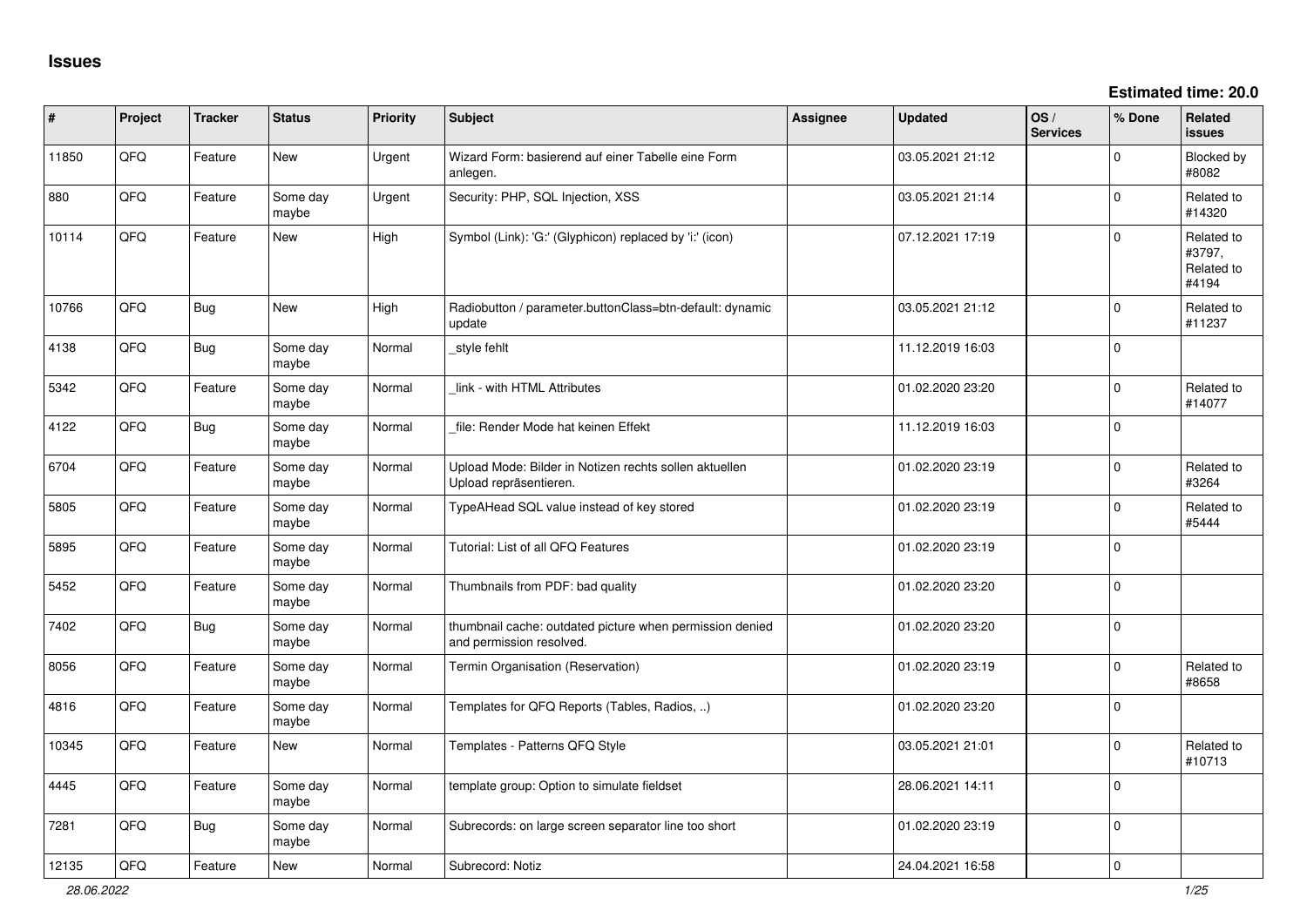| $\pmb{\#}$ | Project | <b>Tracker</b> | <b>Status</b>     | <b>Priority</b> | <b>Subject</b>                                                                                               | Assignee | <b>Updated</b>   | OS/<br><b>Services</b> | % Done      | Related<br>issues   |
|------------|---------|----------------|-------------------|-----------------|--------------------------------------------------------------------------------------------------------------|----------|------------------|------------------------|-------------|---------------------|
| 4442       | QFQ     | Feature        | Some day<br>maybe | Normal          | Special Column Name: _link - new symbol G (Glyph) to<br>choose any available symbol                          |          | 11.12.2019 16:02 |                        | 0           |                     |
| 4551       | QFQ     | Feature        | Some day<br>maybe | Normal          | Set 'pills' via dynamicUpdate to show/hide/disabled                                                          |          | 01.02.2020 23:20 |                        | $\mathbf 0$ | Related to<br>#3752 |
| 7921       | QFQ     | Feature        | Some day<br>maybe | Normal          | Rest API Export: URL kuerzer machen                                                                          |          | 01.02.2020 23:19 |                        | $\mathbf 0$ |                     |
| 9855       | QFQ     | Bug            | New               | Normal          | <b>Required Check</b>                                                                                        |          | 01.02.2020 15:56 |                        | 0           |                     |
| 5129       | QFQ     | Feature        | Some day<br>maybe | Normal          | Reports: SQL fuer x Achse und y Achse                                                                        |          | 11.12.2019 16:02 |                        | $\mathbf 0$ |                     |
| 4435       | QFQ     | Feature        | Some day<br>maybe | Normal          | Report: striptags - specify allowed tags                                                                     |          | 01.02.2020 23:20 |                        | $\mathbf 0$ |                     |
| 11534      | QFQ     | Feature        | New               | Normal          | Report: Action on selected rows - Table batchprocessing<br>feature                                           |          | 18.11.2020 08:15 |                        | $\mathbf 0$ |                     |
| 4640       | QFQ     | Feature        | Some day<br>maybe | Normal          | Rename System Forms                                                                                          |          | 01.02.2020 23:20 |                        | $\mathbf 0$ |                     |
| 1623       | QFQ     | Feature        | Some day<br>maybe | Normal          | RealURL                                                                                                      |          | 11.12.2019 16:03 |                        | 30          |                     |
| 9020       | QFQ     | <b>Bug</b>     | Some day<br>maybe | Normal          | radio mit buttonClass und dynamicUpdate lassen sich nicht<br>kombinieren                                     |          | 11.12.2019 16:01 |                        | $\mathbf 0$ |                     |
| 5851       | QFQ     | Feature        | Some day<br>maybe | Normal          | Queue System implementieren: MQTT, RabbitMQ                                                                  |          | 01.02.2020 23:20 |                        | $\mathbf 0$ | Related to<br>#5715 |
| 7108       | QFQ     | Feature        | Some day<br>maybe | Normal          | QFQ Wrap Elements                                                                                            |          | 11.12.2019 16:01 |                        | $\mathbf 0$ |                     |
| 5892       | QFQ     | Feature        | Some day<br>maybe | Normal          | QFQ should use T3 API to manipulate FE GROUP<br>membership                                                   |          | 01.02.2020 23:20 |                        | $\mathbf 0$ |                     |
| 9024       | QFQ     | Bug            | Some day<br>maybe | Normal          | QFQ Einarbeitung                                                                                             |          | 01.02.2020 15:56 |                        | $\mathbf 0$ |                     |
| 5160       | QFQ     | Feature        | Some day<br>maybe | Normal          | QFQ collaborative / together.js, ShareJS, y-js, collaborative,                                               |          | 11.12.2019 16:02 |                        | $\mathbf 0$ |                     |
| 1234       | QFQ     | Feature        | Some day<br>maybe | Normal          | QF: Record numbering: Im Grid soll in Spalte 1 optional die<br>laufende Nummer der Records angezeigt werden. |          | 01.02.2020 23:20 |                        | $\mathbf 0$ |                     |
| 955        | QFQ     | Feature        | Some day<br>maybe | Normal          | QF: Notizen vor/nach dem Form                                                                                |          | 01.02.2020 23:20 |                        | $\mathbf 0$ |                     |
| 1251       | QFQ     | Feature        | Some day<br>maybe | Normal          | QF: Combo                                                                                                    |          | 11.12.2019 16:03 |                        | $\mathbf 0$ |                     |
| 1253       | QFG     | Feature        | Some day<br>maybe | Normal          | QF: Colorpicker                                                                                              |          | 11.12.2019 16:03 |                        | 0           |                     |
| 3495       | QFQ     | Feature        | Some day<br>maybe | Normal          | Predifined Parameter werden nicht in '+' (add new record)<br>SIP gerendert.                                  |          | 11.12.2019 16:02 |                        | $\mathbf 0$ |                     |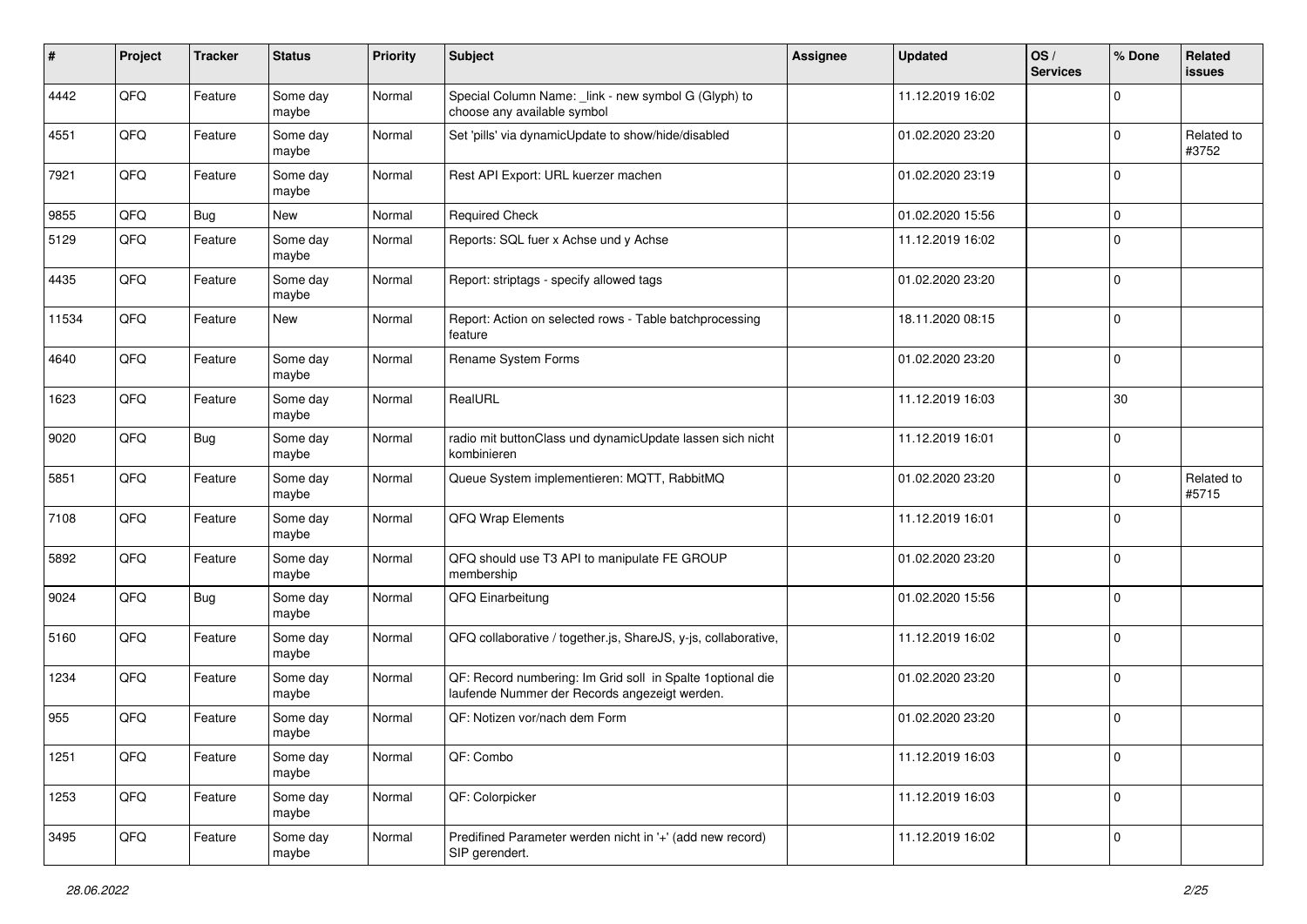| $\vert$ # | Project | <b>Tracker</b> | <b>Status</b>     | Priority | <b>Subject</b>                                                                                         | Assignee | <b>Updated</b>   | OS/<br><b>Services</b> | % Done      | Related<br>issues                           |
|-----------|---------|----------------|-------------------|----------|--------------------------------------------------------------------------------------------------------|----------|------------------|------------------------|-------------|---------------------------------------------|
| 10384     | QFQ     | Feature        | <b>New</b>        | Normal   | Parameter Exchange QFQ Instances                                                                       |          | 07.05.2020 09:38 |                        | 0           |                                             |
| 4546      | QFQ     | <b>Bug</b>     | Some day<br>maybe | Normal   | NH: SIP storage is destroyed                                                                           |          | 01.02.2020 23:20 |                        | $\Omega$    |                                             |
| 7229      | QFQ     | Feature        | Some day<br>maybe | Normal   | New FormElement.type: Button                                                                           |          | 01.02.2021 12:32 |                        | $\Omega$    |                                             |
| 4446      | QFQ     | Feature        | Some day<br>maybe | Normal   | New FE get same feldContainerId as last modifed FE                                                     |          | 01.02.2020 23:20 |                        | $\Omega$    |                                             |
| 6084      | QFQ     | Feature        | Some day<br>maybe | Normal   | New escape type: 'D' - convert date                                                                    |          | 01.02.2020 23:19 |                        | $\Omega$    |                                             |
| 3646      | QFQ     | Feature        | Some day<br>maybe | Normal   | Moeglichkeit HTML Tags in Reports auszugeben (zu<br>enkodieren: htmlspecialchars)                      |          | 11.12.2019 16:02 |                        | $\Omega$    | Related to<br>#14320                        |
| 4626      | QFQ     | Feature        | Some day<br>maybe | Normal   | Mobile View: 'classBody=qfq-form-right' makes no sense                                                 |          | 01.02.2020 23:20 |                        | 0           |                                             |
| 4027      | QFQ     | Feature        | Some day<br>maybe | Normal   | Missing: orange 'check' / 'bullet'                                                                     |          | 11.12.2019 16:03 |                        | $\Omega$    |                                             |
| 12039     | QFQ     | Feature        | New               | Normal   | Missing htmlSpecialChar() in pre processing on form submit                                             |          | 18.02.2021 00:09 |                        | $\Omega$    | Related to<br>#14320                        |
| 7104      | QFQ     | Feature        | Some day<br>maybe | Normal   | Manual: hint about escaping if '\r' appears in mail body                                               |          | 11.12.2019 16:01 |                        | $\Omega$    |                                             |
| 4440      | QFQ     | Feature        | Some day<br>maybe | Normal   | Manual.rst: explain how to. expand PHP Session to 4h                                                   |          | 11.12.2019 16:02 |                        | $\Omega$    |                                             |
| 5455      | QFQ     | Feature        | Some day<br>maybe | Normal   | Mail Redirects grld abhaengig                                                                          |          | 01.02.2020 23:20 |                        | $\mathbf 0$ |                                             |
| 4974      | QFQ     | Feature        | Some day<br>maybe | Normal   | Long polling - inform all listening clients of changes                                                 |          | 11.12.2019 16:02 |                        | $\mathbf 0$ |                                             |
| 4439      | QFQ     | Feature        | Some day<br>maybe | Normal   | Log: report all actions fired by an FE Element, incl. the<br>original directive (slaveld, sqllnsert, ) |          | 01.02.2020 23:20 |                        | $\Omega$    | Related to<br>#4432,<br>Related to<br>#5458 |
| 4433      | QFQ     | Feature        | Some day<br>maybe | Normal   | Log when SIP will be destroyed by QFQ for any (security)<br>reason                                     |          | 01.02.2020 23:20 |                        | $\Omega$    | Related to<br>#4432,<br>Related to<br>#5458 |
| 3617      | QFQ     | Feature        | Some day<br>maybe | Normal   | Load javascripts at bottom                                                                             |          | 11.12.2019 16:02 |                        | $\Omega$    |                                             |
| 1510      | QFQ     | Feature        | Some day<br>maybe | Normal   | jquery von google laden, falls das nicht geht lokal                                                    |          | 11.12.2019 16:03 |                        | $\Omega$    |                                             |
| 2950      | QFQ     | Feature        | Some day<br>maybe | Normal   | Inhalt QFQ Records als File                                                                            |          | 11.12.2019 16:03 |                        | $\Omega$    |                                             |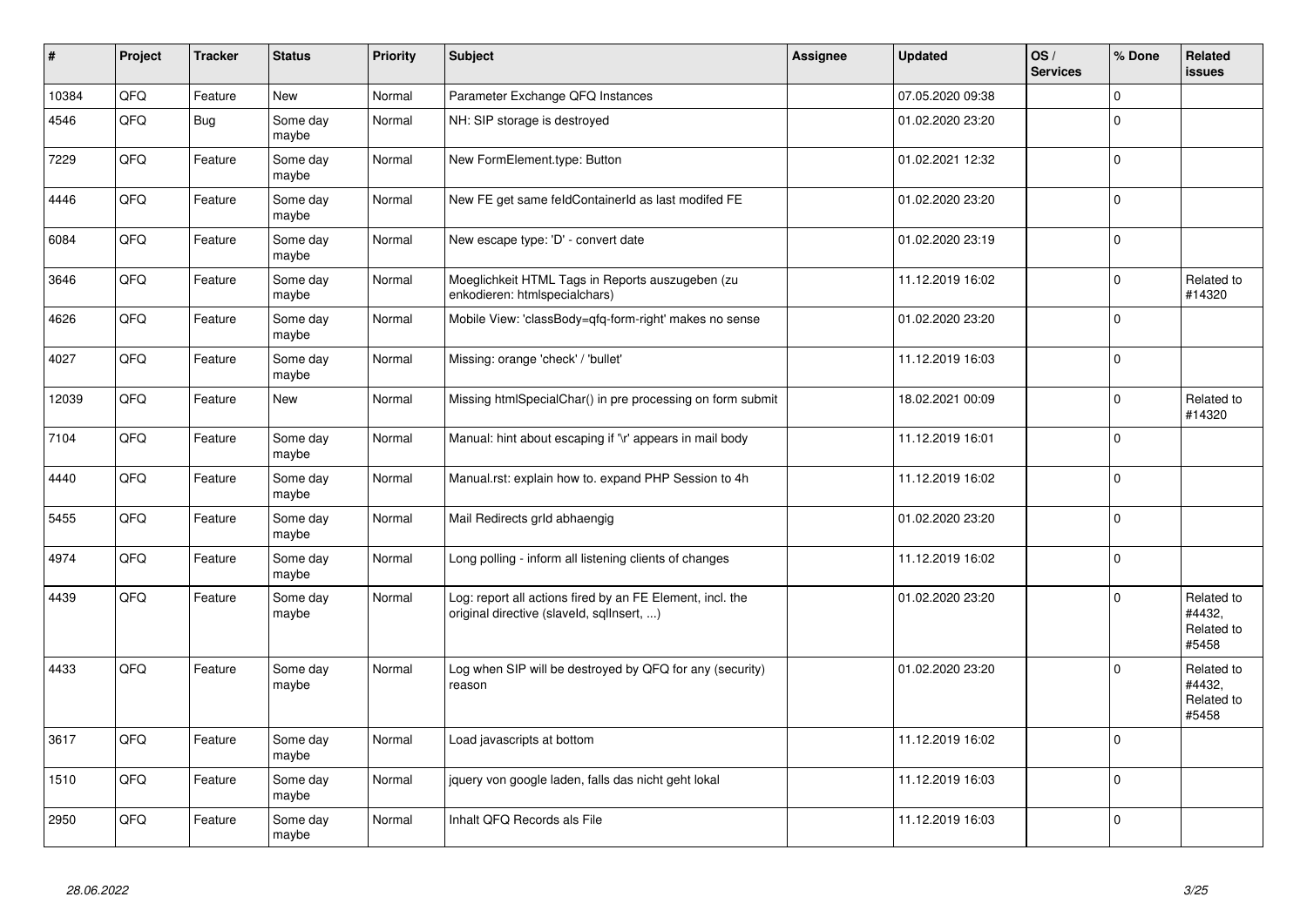| #     | Project | <b>Tracker</b> | <b>Status</b>     | <b>Priority</b> | <b>Subject</b>                                                                                                                                           | <b>Assignee</b> | <b>Updated</b>   | OS/<br><b>Services</b> | % Done      | Related<br>issues    |
|-------|---------|----------------|-------------------|-----------------|----------------------------------------------------------------------------------------------------------------------------------------------------------|-----------------|------------------|------------------------|-------------|----------------------|
| 9126  | QFQ     | Bug            | Some day<br>maybe | Normal          | hidden Form elements are present in page source                                                                                                          |                 | 02.01.2021 18:41 |                        | $\Omega$    |                      |
| 6515  | QFQ     | Feature        | Some day<br>maybe | Normal          | Formular: Felder dynamisch ein/ausblenden                                                                                                                |                 | 11.12.2019 16:02 |                        | $\mathbf 0$ |                      |
| 7278  | QFQ     | Feature        | Some day<br>maybe | Normal          | Form: Wert vordefinieren der immer gesetzt wird                                                                                                          |                 | 02.05.2021 09:27 |                        | $\Omega$    |                      |
| 12156 | QFQ     | Feature        | <b>New</b>        | Normal          | Form: Optional disable 'leave page'                                                                                                                      |                 | 03.05.2021 20:45 |                        | $\Omega$    |                      |
| 4443  | QFQ     | Feature        | Some day<br>maybe | Normal          | Form: multiple secondary tables                                                                                                                          |                 | 01.02.2020 23:20 |                        | $\Omega$    |                      |
| 11716 | QFQ     | Feature        | New               | Normal          | Form an beliebiger Stelle im Report anzeigen                                                                                                             |                 | 09.12.2020 09:47 |                        | 0           |                      |
| 10763 | QFQ     | Feature        | New               | Normal          | form accessed and submitted despite logout?                                                                                                              |                 | 16.06.2020 11:43 |                        | $\mathbf 0$ |                      |
| 3878  | QFQ     | Feature        | Some day<br>maybe | Normal          | Form 'FormElement': Spalte 'name' typeAhead mit<br>Spaltennamen der Primarytable.                                                                        |                 | 11.12.2019 16:03 |                        | $\Omega$    |                      |
| 3879  | QFQ     | Feature        | Some day<br>maybe | Normal          | Form 'FormElement': Beim Feld 'name' rechts in der Notiz<br>einen Link einblenden - a) aktuelle Definition anzeigen, b)<br>Spalte in der Tabelle anlegen |                 | 11.12.2019 16:03 |                        | $\mathbf 0$ |                      |
| 3880  | QFQ     | Feature        | Some day<br>maybe | Normal          | Form 'Form': anlegen einer Tabelle                                                                                                                       |                 | 14.01.2021 10:12 |                        | $\Omega$    |                      |
| 5923  | QFQ     | Feature        | Some day<br>maybe | Normal          | fillStoreSystemBySqlLate                                                                                                                                 |                 | 01.02.2020 23:19 |                        | $\Omega$    |                      |
| 4444  | QFQ     | Feature        | Some day<br>maybe | Normal          | FE.type=upload: detect mime type                                                                                                                         |                 | 11.12.2019 16:02 |                        | $\mathbf 0$ | Related to<br>#4303  |
| 5877  | QFQ     | Bug            | Some day<br>maybe | Normal          | FE.type=note:bsColumn strange behaviour                                                                                                                  |                 | 01.02.2020 23:19 |                        | $\mathbf 0$ |                      |
| 4536  | QFQ     | Feature        | Some day<br>maybe | Normal          | FE upload: problem with delete if mutliple uploads an<br>FE.name="                                                                                       |                 | 01.02.2020 23:20 |                        | $\Omega$    |                      |
| 10324 | QFQ     | Bug            | <b>New</b>        | Normal          | Excel Export mit Template funktioniert nur, wenn Template<br>vor uid kommt                                                                               |                 | 30.03.2020 11:20 |                        | $\Omega$    | Related to<br>#10257 |
| 10874 | QFQ     | Feature        | New               | Normal          | Erstellen eines Foreign Keys in der Tabelle "FormElement"                                                                                                |                 | 13.07.2020 10:11 |                        | $\mathbf 0$ |                      |
| 10759 | QFQ     | Bug            | New               | Normal          | emptyMeansNull - Feld falsch aktualisiert                                                                                                                |                 | 12.11.2020 23:45 |                        | 0           |                      |
| 5893  | QFQ     | Feature        | Some day<br>maybe | Normal          | Edit on double-click                                                                                                                                     |                 | 01.02.2020 23:19 |                        | $\Omega$    | Related to<br>#5894  |
| 6083  | QFQ     | Feature        | Some day<br>maybe | Normal          | Dynamic Update: Value Check via SQL                                                                                                                      |                 | 11.12.2019 16:02 |                        | $\Omega$    |                      |
| 7100  | QFQ     | Feature        | Some day<br>maybe | Normal          | Download: log access, max downloads, time limit                                                                                                          |                 | 01.02.2020 23:19 |                        | $\Omega$    |                      |
| 5850  | QFQ     | Feature        | Some day<br>maybe | Normal          | Deployment: In QFQ Doc best practice fuer zeitgemaesses<br>Deployment beschreiben                                                                        |                 | 01.02.2020 23:20 |                        | $\Omega$    |                      |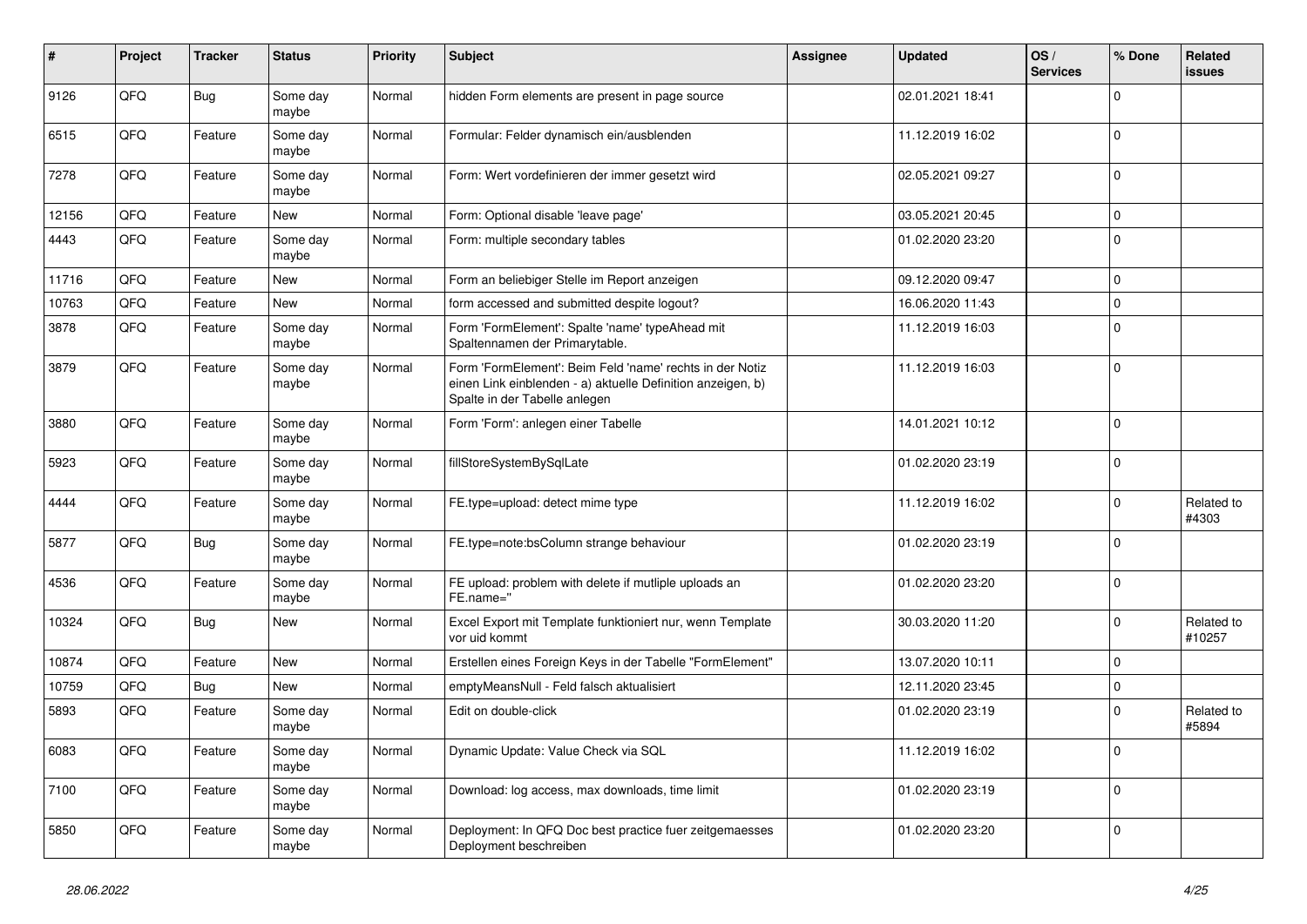| #     | Project | <b>Tracker</b> | <b>Status</b>     | <b>Priority</b> | <b>Subject</b>                                                                                                                                                | Assignee        | <b>Updated</b>   | OS/<br><b>Services</b> | % Done      | Related<br>issues    |
|-------|---------|----------------|-------------------|-----------------|---------------------------------------------------------------------------------------------------------------------------------------------------------------|-----------------|------------------|------------------------|-------------|----------------------|
| 4627  | QFQ     | Feature        | Some day<br>maybe | Normal          | dbupdate: all tables - check 'create', 'modified' if it is possible<br>to change to default 'CURRENT_TIMESTAMP' and modified<br>'ON UPDATE CURRENT_TIMESTAMP' |                 | 01.02.2020 23:20 |                        | $\Omega$    |                      |
| 6992  | QFQ     | Feature        | Some day<br>maybe | Normal          | DB exception: Syntax Highlight                                                                                                                                |                 | 11.12.2019 16:01 |                        | $\Omega$    | Related to<br>#5450  |
| 4719  | QFQ     | Feature        | Some day<br>maybe | Normal          | Custom Message in Client in case of 'Browser tab close,<br>modification will be lost'                                                                         |                 | 01.02.2020 23:20 |                        | $\Omega$    |                      |
| 10738 | QFQ     | Feature        | Some day<br>maybe | Normal          | CORS headers for external API requests                                                                                                                        |                 | 10.06.2020 14:00 |                        | $\Omega$    |                      |
| 9853  | QFQ     | Feature        | <b>New</b>        | Normal          | Check das SQL / QFQ / Mail Logfile geschrieben wird                                                                                                           |                 | 09.01.2020 11:15 |                        | $\mathbf 0$ |                      |
| 5783  | QFQ     | Feature        | Some day<br>maybe | Normal          | <b>BPMN View/Edit</b>                                                                                                                                         |                 | 11.12.2019 16:02 |                        | $\Omega$    |                      |
| 4194  | QFQ     | Feature        | In Progress       | Normal          | Bootstrap 4 ist jetzt offiziel                                                                                                                                |                 | 03.05.2021 20:47 |                        | $\Omega$    | Related to<br>#10114 |
| 6288  | QFQ     | Feature        | Some day<br>maybe | Normal          | Best Practice: Erklaeren wie man ein Formular ganz in<br>'weiss' erstellen kann                                                                               |                 | 11.12.2019 16:02 |                        | $\Omega$    |                      |
| 7105  | QFQ     | Feature        | Some day<br>maybe | Normal          | Beispiel wie man in einer zweiten Tabelle speichert.                                                                                                          |                 | 11.12.2019 16:01 |                        | $\mathbf 0$ |                      |
| 7106  | QFQ     | Feature        | Some day<br>maybe | Normal          | Beispiel Nummerierung von Rows in Report                                                                                                                      |                 | 11.12.2019 16:01 |                        | $\Omega$    |                      |
| 10890 | QFQ     | <b>Bug</b>     | <b>New</b>        | Normal          | AutoCron hangs                                                                                                                                                |                 | 20.07.2020 13:56 |                        | $\mathbf 0$ |                      |
| 11522 | QFQ     | <b>Bug</b>     | <b>New</b>        | Normal          | Aus/Einblenden von Reitern                                                                                                                                    |                 | 13.11.2020 14:58 |                        | $\mathbf 0$ |                      |
| 6299  | QFQ     | Feature        | Some day<br>maybe | Normal          | Attack detection: log table with invalid SIP access                                                                                                           |                 | 11.12.2019 16:02 |                        | $\Omega$    | Related to<br>#3947  |
| 11715 | QFQ     | Bug            | <b>New</b>        | Normal          | acceptZeroAsRequired and requiredOffButMark do not<br>coincide                                                                                                |                 | 08.12.2020 12:13 |                        | $\mathbf 0$ |                      |
| 11535 | QFQ     | Feature        | New               | Normal          | Ability to create SQL columns in frontend QFQ forms                                                                                                           |                 | 17.11.2020 12:11 |                        | 0           |                      |
| 12038 | QFQ     | Feature        | New               | Normal          | a) STORE_VAR: filenameOnlyStripUniq, b) SP:<br>QSTRIPUNIQ()                                                                                                   |                 | 17.02.2021 23:55 |                        | $\Omega$    |                      |
| 7101  | QFQ     | Bug            | Some day<br>maybe | Normal          | 'form' in SIP and 'report' - breaks                                                                                                                           |                 | 01.02.2020 23:20 |                        | $\Omega$    |                      |
| 4441  | QFQ     | <b>Bug</b>     | Some day<br>maybe | Normal          | \$ SERVER Vars sollten nur aus dem Store genommen<br>werden - Code entsprechend anpassen.                                                                     |                 | 11.12.2019 16:02 |                        | $\mathbf 0$ |                      |
| 11195 | QFQ     | <b>Bug</b>     | New               | Low             | Dynamic Update: Note not updated if new text is empty<br>(v20.4)                                                                                              |                 | 25.09.2020 11:14 |                        | $\mathbf 0$ |                      |
| 3567  | QFQ     | Feature        | Some day<br>maybe | Low             | 'Save', 'Close', 'New' als FormElement                                                                                                                        |                 | 11.12.2019 16:02 |                        | $\mathbf 0$ |                      |
| 14185 | QFQ     | Feature        | New               | Normal          | External/Autocron.php - better suitable directory                                                                                                             | Support: System | 28.05.2022 11:03 |                        | $\mathbf 0$ |                      |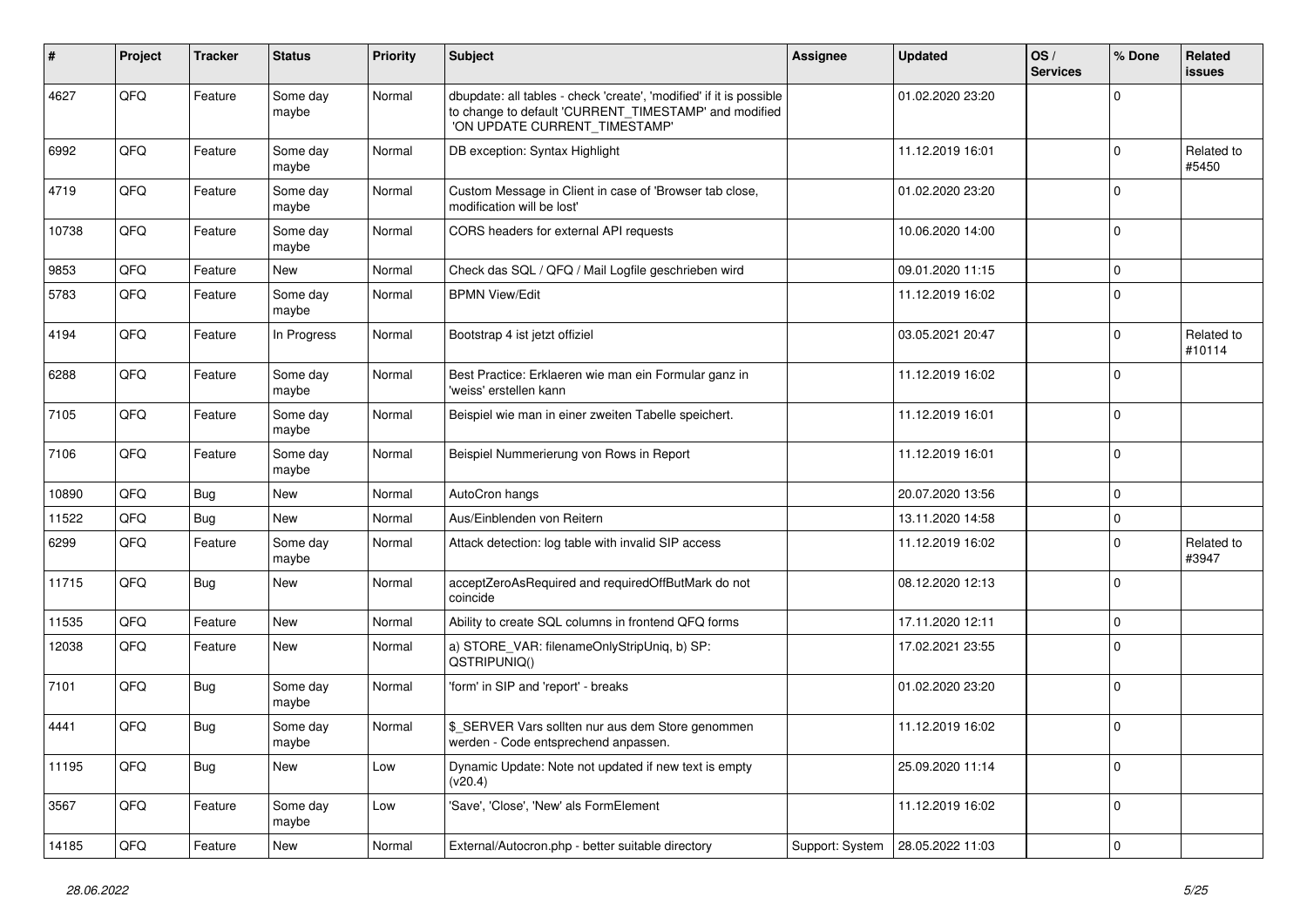| #     | Project | <b>Tracker</b> | <b>Status</b>     | <b>Priority</b> | <b>Subject</b>                                                                                                                                           | <b>Assignee</b> | <b>Updated</b>   | OS/<br><b>Services</b> | % Done      | Related<br><b>issues</b>                                              |
|-------|---------|----------------|-------------------|-----------------|----------------------------------------------------------------------------------------------------------------------------------------------------------|-----------------|------------------|------------------------|-------------|-----------------------------------------------------------------------|
| 11237 | QFQ     | Bug            | New               | High            | Radiobutton / parameter.buttonClass= btn-default - kein dirty<br>Trigger                                                                                 | Benjamin Baer   | 03.05.2021 21:12 |                        | $\Omega$    | Related to<br>#10766                                                  |
| 7602  | QFQ     | Feature        | ToDo              | High            | Multi Select: with checkboxes                                                                                                                            | Benjamin Baer   | 22.03.2022 09:07 |                        | $\mathbf 0$ |                                                                       |
| 9548  | QFQ     | Feature        | Feedback          | High            | FormElement: Pattern mismatch - optional report only on<br>focus lost                                                                                    | Benjamin Baer   | 03.05.2021 21:14 |                        | $\Omega$    |                                                                       |
| 11057 | QFQ     | Bug            | <b>New</b>        | High            | Checkboxes ohne span.checkmark im Report werden<br>ausgeblendet                                                                                          | Benjamin Baer   | 03.05.2021 21:12 |                        | $\mathbf 0$ | Related to<br>#11039                                                  |
| 4457  | QFQ     | <b>Bug</b>     | Priorize          | Normal          | typeahead: pressing return to select an item, saves the form<br>and closes the form.                                                                     | Benjamin Baer   | 03.01.2022 08:01 |                        | $\Omega$    | Related to<br>#4398                                                   |
| 4398  | QFQ     | Bug            | Some day<br>maybe | Normal          | Typeahead: mouse click in a prefilled input opens a single<br>item dropdown with the current value - click on it seems to<br>set the value, not the key. | Benjamin Baer   | 01.02.2020 23:20 |                        | $\Omega$    | Related to<br>#4457                                                   |
| 6970  | QFQ     | Feature        | Some day<br>maybe | Normal          | tablesorter: default fuer 'sortReset' aendern von 'Ctrl' zu 'Alt'                                                                                        | Benjamin Baer   | 01.02.2020 23:21 |                        | $\Omega$    |                                                                       |
| 9130  | QFQ     | Feature        | Some day<br>maybe | Normal          | tablesorter: Automatic Row numbering / Zeilenummer                                                                                                       | Benjamin Baer   | 01.02.2020 23:22 |                        | $\mathbf 0$ |                                                                       |
| 7730  | QFQ     | Feature        | Priorize          | Normal          | SELECT Box: title in between                                                                                                                             | Benjamin Baer   | 01.02.2020 23:22 |                        | $\Omega$    |                                                                       |
| 5366  | QFQ     | Feature        | Priorize          | Normal          | Saving with keyboard shortcuts                                                                                                                           | Benjamin Baer   | 21.03.2022 09:47 |                        | $\mathbf 0$ |                                                                       |
| 4454  | QFQ     | <b>Bug</b>     | Some day<br>maybe | Normal          | Required Elements: multiple elements in a row - whole row<br>marked if only one input is empty.                                                          | Benjamin Baer   | 01.02.2020 23:20 |                        | $\Omega$    |                                                                       |
| 9535  | QFQ     | <b>Bug</b>     | Feedback          | Normal          | Report:  AS '_vertical' - column to wide - vertical >> rot45,<br>rot <sub>90</sub>                                                                       | Benjamin Baer   | 01.02.2020 15:56 |                        | $\Omega$    |                                                                       |
| 13528 | QFQ     | Bug            | <b>New</b>        | Normal          | qfq.io > releases: es wird kein neues Release angelegt                                                                                                   | Benjamin Baer   | 19.03.2022 17:46 |                        | 0           |                                                                       |
| 3692  | QFQ     | Feature        | Some day<br>maybe | Normal          | QFQ Webseite                                                                                                                                             | Benjamin Baer   | 11.12.2019 16:02 |                        | $\Omega$    | Related to<br>#5033                                                   |
| 6140  | QFQ     | <b>Bug</b>     | Priorize          | Normal          | QFQ DnD Sort: Locked fields                                                                                                                              | Benjamin Baer   | 21.03.2022 09:56 |                        | $\Omega$    |                                                                       |
| 5389  | QFQ     | Feature        | Some day<br>maybe | Normal          | QFQ Design: Multline label / note                                                                                                                        | Benjamin Baer   | 01.02.2020 23:19 |                        | $\Omega$    |                                                                       |
| 9135  | QFQ     | Feature        | Priorize          | Normal          | Progress Bar generic / replace old hourglass download<br>popup                                                                                           | Benjamin Baer   | 03.01.2022 07:43 |                        | $\Omega$    |                                                                       |
| 12556 | QFQ     | Feature        | <b>New</b>        | Normal          | Pills Title: colored = static or dynamic on allrequiredgiven                                                                                             | Benjamin Baer   | 19.03.2022 17:49 |                        | 0           |                                                                       |
| 2063  | QFQ     | <b>Bug</b>     | Some day<br>maybe | Normal          | Pills auf 'inaktiv' setzen falls keine Element auf dem Pill<br>sichtbar sind.                                                                            | Benjamin Baer   | 11.12.2019 16:03 |                        | $\mathbf 0$ | Related to<br>#3752                                                   |
| 12490 | QFQ     | Feature        | New               | Normal          | Loading Plugins in QFQ - see what tinymce does. (lazy<br>loading)                                                                                        | Benjamin Baer   | 08.06.2022 10:37 |                        | $\Omega$    | Related to<br>#12611,<br>Related to<br>#10013,<br>Related to<br>#7732 |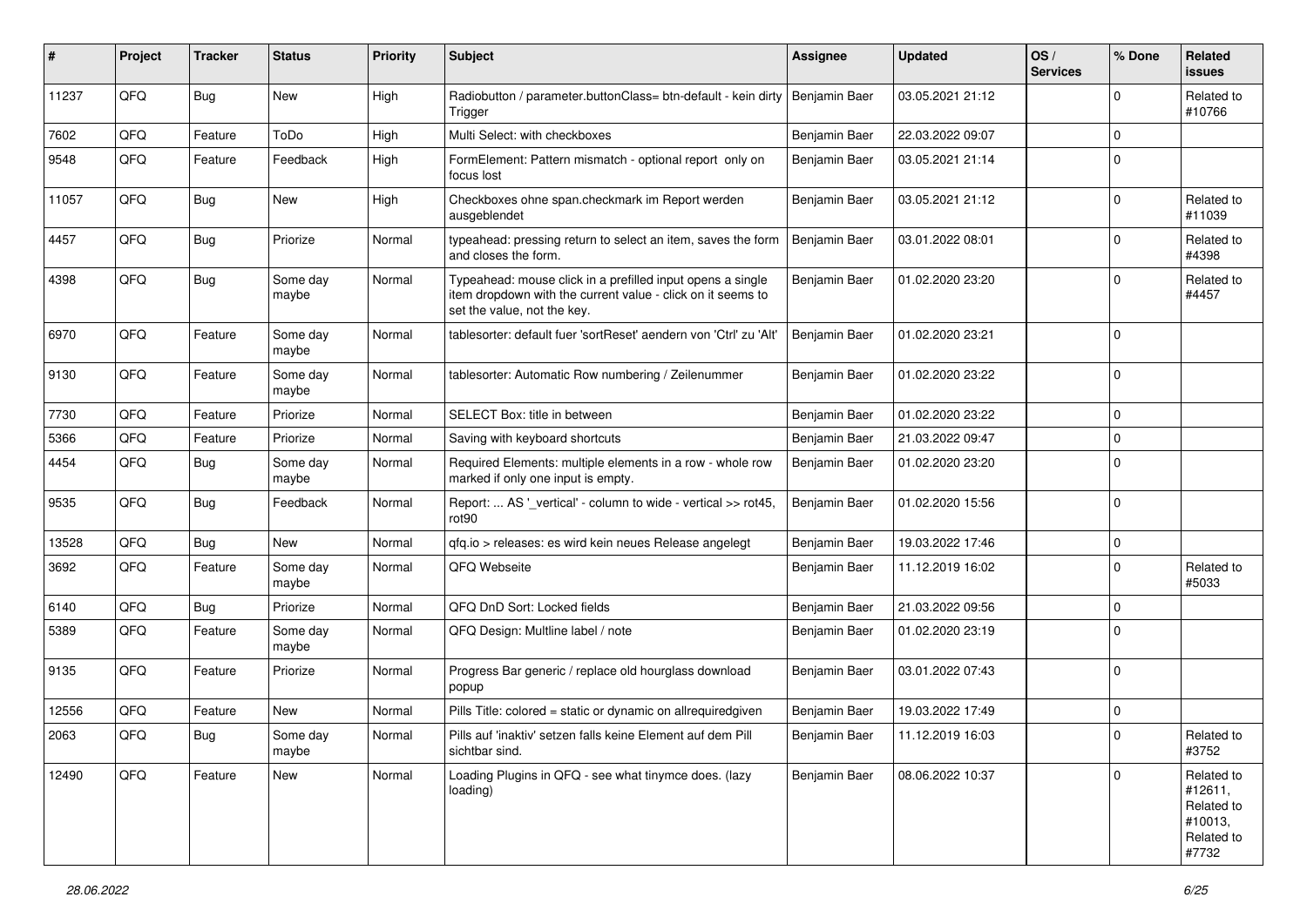| #     | Project | <b>Tracker</b> | <b>Status</b>     | <b>Priority</b> | <b>Subject</b>                                                                                      | Assignee             | <b>Updated</b>   | OS/<br><b>Services</b> | % Done      | <b>Related</b><br>issues                                               |
|-------|---------|----------------|-------------------|-----------------|-----------------------------------------------------------------------------------------------------|----------------------|------------------|------------------------|-------------|------------------------------------------------------------------------|
| 6566  | QFQ     | Bug            | Priorize          | Normal          | Link Function 'delete': provided parameter missing on page<br>reload                                | <b>Benjamin Baer</b> | 03.01.2022 08:08 |                        | $\Omega$    |                                                                        |
| 7732  | QFQ     | Feature        | Some day<br>maybe | Normal          | Javascript: Lazy Loading der add on libs                                                            | <b>Benjamin Baer</b> | 08.06.2022 10:38 |                        | $\Omega$    | Related to<br>#12611,<br>Related to<br>#12490,<br>Related to<br>#10013 |
| 7965  | QFQ     | Feature        | Priorize          | Normal          | Input type 'text' with visual format - currency                                                     | Benjamin Baer        | 03.01.2022 07:45 |                        | $\Omega$    |                                                                        |
| 9898  | QFQ     | Bug            | Feedback          | Normal          | Formular trotz Timeout gespeichert                                                                  | Benjamin Baer        | 01.02.2020 15:56 |                        | $\Omega$    |                                                                        |
| 10003 | QFQ     | Feature        | Priorize          | Normal          | fieldset: stronger visualize group                                                                  | Benjamin Baer        | 12.02.2020 08:13 |                        | 0           |                                                                        |
| 3415  | QFQ     | Feature        | Some day<br>maybe | Normal          | FE Login Box Templatefile                                                                           | Benjamin Baer        | 11.12.2019 16:02 |                        | $\Omega$    |                                                                        |
| 6801  | QFQ     | Feature        | Priorize          | Normal          | Fabric: Maximize / FullIscreen                                                                      | Benjamin Baer        | 21.03.2022 09:56 |                        | 0           |                                                                        |
| 5024  | QFQ     | Feature        | Some day<br>maybe | Normal          | Fabric: Generate PDF with edits                                                                     | Benjamin Baer        | 01.02.2020 23:20 |                        | $\Omega$    | Related to<br>#10704                                                   |
| 6972  | QFQ     | Feature        | Some day<br>maybe | Normal          | Fabric Clipboard / cross browser tab                                                                | Benjamin Baer        | 01.02.2020 23:21 |                        | $\Omega$    |                                                                        |
| 6224  | QFQ     | Feature        | Priorize          | Normal          | Dynamic update: fade in/out fields                                                                  | Benjamin Baer        | 21.03.2022 09:50 |                        | $\mathbf 0$ |                                                                        |
| 2665  | QFQ     | <b>Bug</b>     | Priorize          | Normal          | Dynamic Update funktioniert nicht, wenn beim<br>entsprechenden FormElement eine size angegeben ist. | Benjamin Baer        | 03.01.2022 08:12 |                        | 30          |                                                                        |
| 5562  | QFQ     | Feature        | Priorize          | Normal          | Drag'n'Drop fuer Uploads                                                                            | Benjamin Baer        | 21.03.2022 09:52 |                        | $\Omega$    | Related to<br>#9706                                                    |
| 4420  | QFQ     | Feature        | Some day<br>maybe | Normal          | Client: Local Storage - store the changes of a form, local in<br>the browser.                       | Benjamin Baer        | 11.12.2019 16:02 |                        | $\Omega$    |                                                                        |
| 6870  | QFQ     | Feature        | Priorize          | Normal          | Click on 'link' triggers an API call                                                                | Benjamin Baer        | 03.01.2022 08:25 |                        | $\mathbf 0$ |                                                                        |
| 12476 | QFQ     | Feature        | <b>New</b>        | Normal          | clearMe: a) should trigger 'dirty', b) sticky on textarea resize                                    | Benjamin Baer        | 04.01.2022 08:40 |                        | $\Omega$    | Related to<br>#9528                                                    |
| 8522  | QFQ     | Feature        | Some day<br>maybe | Normal          | build QFQ - npm warnings                                                                            | Benjamin Baer        | 01.02.2020 23:19 |                        | 50          |                                                                        |
| 13647 | QFQ     | <b>Bug</b>     | <b>New</b>        | Normal          | Autofocus funktioniert nicht auf Chrome                                                             | Benjamin Baer        | 19.03.2022 17:44 |                        | 0           |                                                                        |
| 9173  | QFQ     | <b>Bug</b>     | Priorize          | Urgent          | Stale Record Lock: Firefox                                                                          | <b>Carsten Rose</b>  | 03.05.2021 21:14 |                        | $\Omega$    | Related to<br>#9789                                                    |
| 12545 | QFQ     | Bug            | <b>New</b>        | Urgent          | sgl.log not created / updated                                                                       | <b>Carsten Rose</b>  | 14.12.2021 16:02 |                        | $\Omega$    |                                                                        |
| 12468 | QFQ     | <b>Bug</b>     | <b>New</b>        | Urgent          | Form: update Form.title after save                                                                  | Carsten Rose         | 03.05.2021 21:12 |                        | $\mathbf 0$ |                                                                        |
| 9534  | QFQ     | Bug            | Priorize          | Urgent          | FE.type=upload: 'Unknown Mode: ID"                                                                  | Carsten Rose         | 03.05.2021 21:14 |                        | $\Omega$    | Related to<br>#9532                                                    |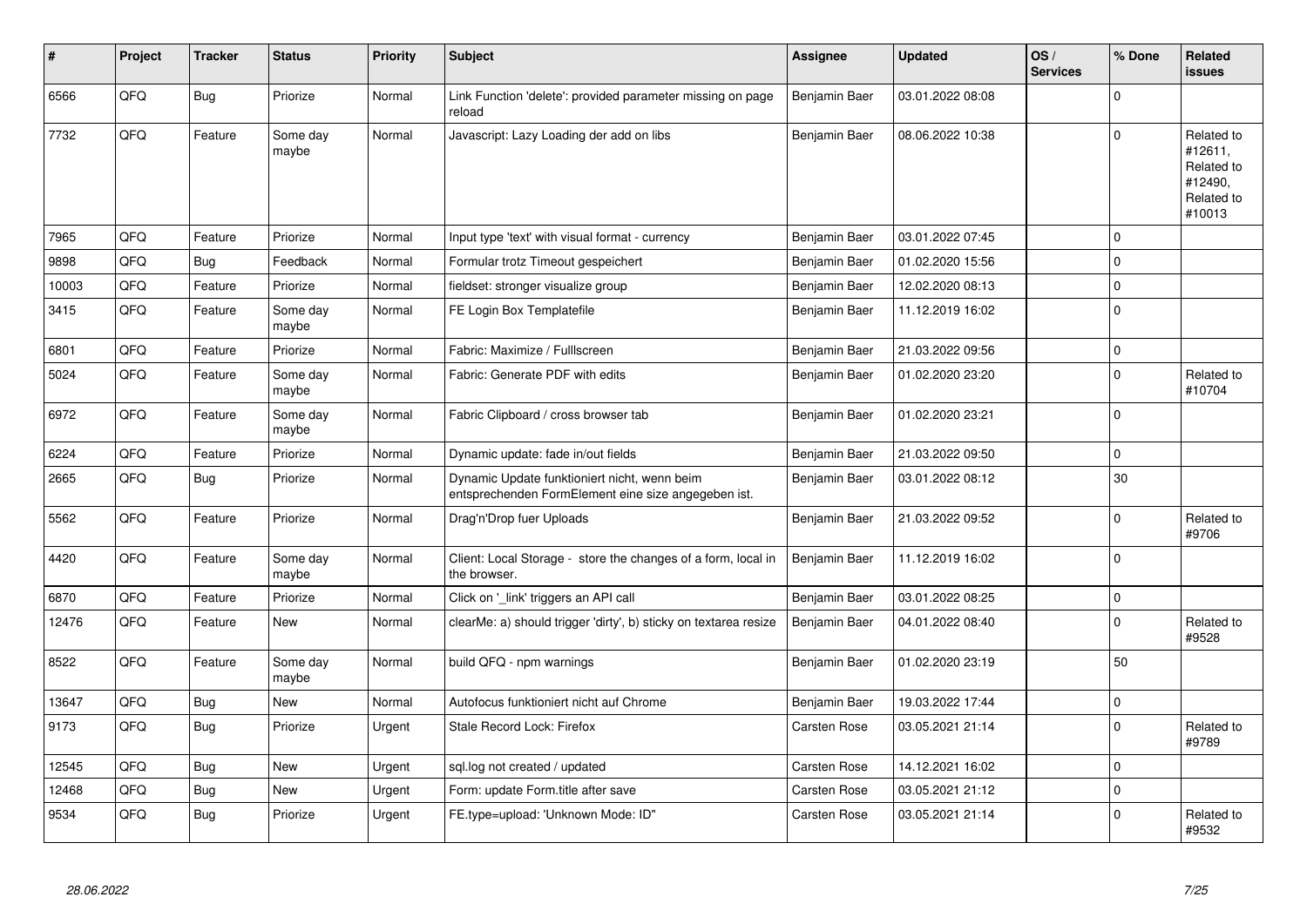| $\vert$ # | Project | <b>Tracker</b> | <b>Status</b>     | <b>Priority</b> | Subject                                                                                                | <b>Assignee</b>     | <b>Updated</b>   | OS/<br><b>Services</b> | % Done      | Related<br><b>issues</b>                                               |
|-----------|---------|----------------|-------------------|-----------------|--------------------------------------------------------------------------------------------------------|---------------------|------------------|------------------------|-------------|------------------------------------------------------------------------|
| 3061      | QFQ     | <b>Bug</b>     | Some day<br>maybe | High            | winstitute: mysql connection durcheinander - nmhp17<br>(ag7)/QFQ arbeitet mit DB/Tabellen von biostat. | Carsten Rose        | 03.05.2021 21:14 |                        | $\mathbf 0$ |                                                                        |
| 6116      | QFQ     | <b>Bug</b>     | Priorize          | High            | value of checkbox not saved                                                                            | Carsten Rose        | 07.12.2021 17:19 |                        | $\mathbf 0$ |                                                                        |
| 7850      | QFQ     | Feature        | <b>New</b>        | High            | Upload records: non 'pathFileName' column                                                              | Carsten Rose        | 03.05.2021 21:14 |                        | $\mathbf 0$ |                                                                        |
| 10640     | QFQ     | <b>Bug</b>     | <b>New</b>        | High            | TypeAhead Tag: FE editierbar trotz readOnly                                                            | Carsten Rose        | 03.05.2021 21:12 |                        | $\pmb{0}$   |                                                                        |
| 12186     | QFQ     | Feature        | New               | High            | TinyMCE Config für Objekte                                                                             | Carsten Rose        | 07.12.2021 17:19 |                        | $\mathbf 0$ | <b>Blocks</b><br>#12632                                                |
| 12702     | QFQ     | <b>Bug</b>     | New               | High            | templateGroup: broken in multiDb Setup                                                                 | Carsten Rose        | 14.12.2021 16:02 |                        | $\mathbf 0$ |                                                                        |
| 10506     | QFQ     | <b>Bug</b>     | New               | High            | Template Group broken on MultiDB instance                                                              | Carsten Rose        | 03.05.2021 21:12 |                        | $\mathbf 0$ | Related to<br>#10505                                                   |
| 4258      | QFQ     | Feature        | Some day<br>maybe | High            | System Defaults: Forms                                                                                 | Carsten Rose        | 03.05.2021 21:14 |                        | $\mathbf 0$ |                                                                        |
| 10081     | QFQ     | <b>Bug</b>     | New               | High            | Stale record lock after 'forbidden' character                                                          | Carsten Rose        | 03.05.2021 21:12 |                        | $\mathbf 0$ | Related to<br>#10082,<br>Related to<br>#9789                           |
| 12532     | QFQ     | Feature        | <b>New</b>        | High            | SIP-Parameter bei Seitenaufruf in Browser-Console<br>anzeigen                                          | Carsten Rose        | 07.12.2021 17:19 |                        | $\mathbf 0$ | Related to<br>#11893,<br>Related to<br>#14187                          |
| 9121      | QFQ     | <b>Bug</b>     | Priorize          | High            | sip links have r and __dbIndexData set                                                                 | Carsten Rose        | 12.06.2021 10:41 |                        | $\mathbf 0$ |                                                                        |
| 3727      | QFQ     | Feature        | New               | High            | Security: Session Hijacking erschweren                                                                 | <b>Carsten Rose</b> | 03.05.2021 21:14 |                        | $\mathbf 0$ |                                                                        |
| 12974     | QFQ     | Bug            | <b>New</b>        | High            | Sanitize Queries in Action-Elements                                                                    | Carsten Rose        | 07.12.2021 17:19 |                        | $\pmb{0}$   |                                                                        |
| 3967      | QFQ     | Feature        | Some day<br>maybe | High            | Report: Checkbox, Radio, Dropdown, Input welches ohne<br>Submit funktioniert - 'Inline-Form'           | Carsten Rose        | 03.05.2021 21:14 |                        | $\mathbf 0$ |                                                                        |
| 9789      | QFQ     | <b>Bug</b>     | In Progress       | High            | Record Lock: release to early on 'leave page'                                                          | Carsten Rose        | 10.01.2022 09:25 |                        | 100         | Related to<br>#10081,<br>Related to<br>#9173.<br>Related to<br>#8702   |
| 3109      | QFQ     | <b>Bug</b>     | Some day<br>maybe | High            | RealUrl: Links werden nicht korrekt gerendert                                                          | <b>Carsten Rose</b> | 03.05.2021 21:14 |                        | $\mathbf 0$ |                                                                        |
| 14187     | QFQ     | Feature        | New               | High            | qfq.log: show current URL                                                                              | Carsten Rose        | 28.05.2022 11:02 |                        | 0           | Related to<br>#13933,<br>Related to<br>#12532,<br>Related to<br>#11893 |
| 12395     | QFQ     | Bug            | ToDo              | High            | QFQ Function: Result two times shown                                                                   | Carsten Rose        | 18.02.2022 08:59 |                        | 0           |                                                                        |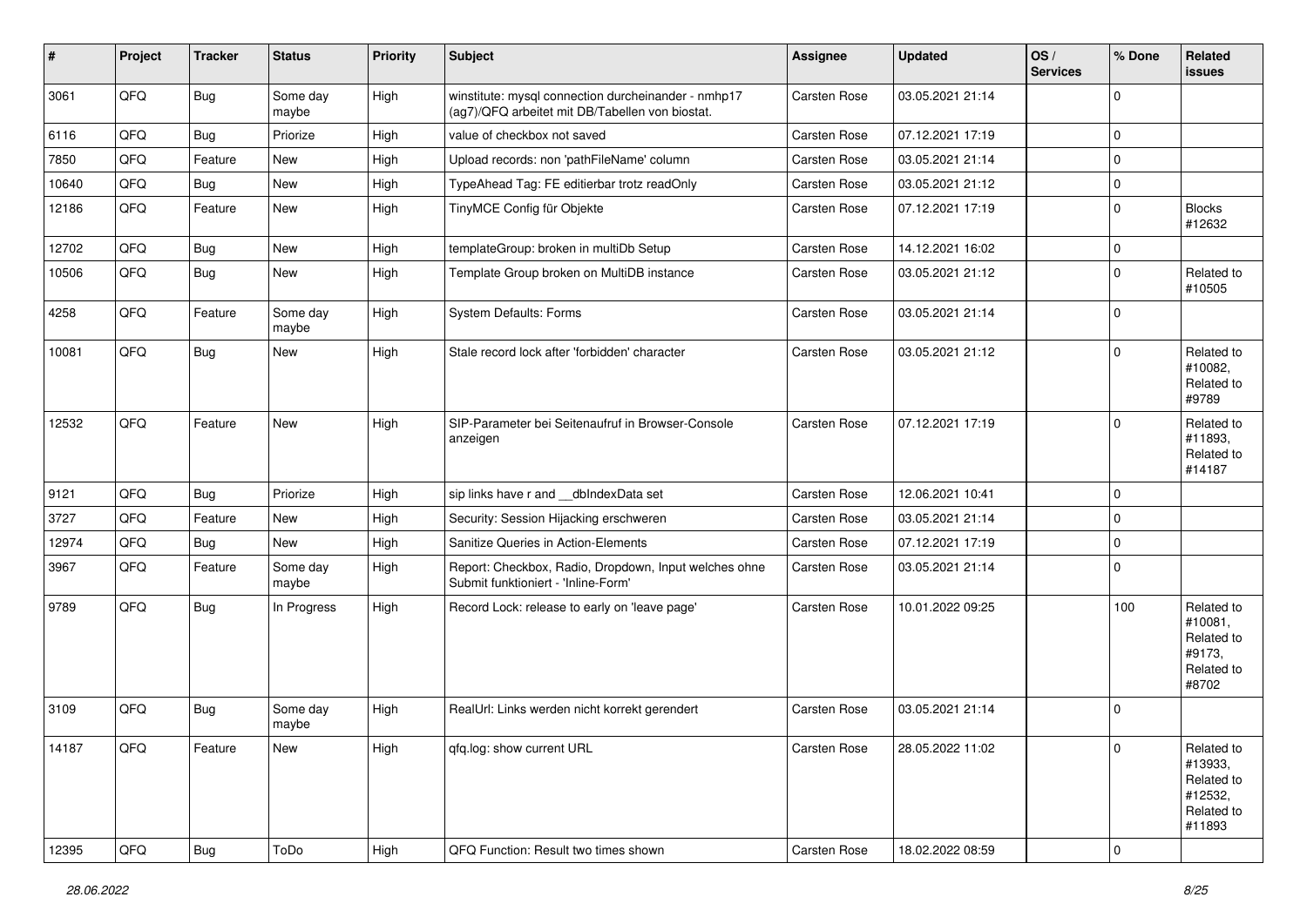| #     | Project | <b>Tracker</b> | <b>Status</b>     | <b>Priority</b> | <b>Subject</b>                                                                          | Assignee            | <b>Updated</b>   | OS/<br><b>Services</b> | % Done      | <b>Related</b><br><b>issues</b>                 |
|-------|---------|----------------|-------------------|-----------------|-----------------------------------------------------------------------------------------|---------------------|------------------|------------------------|-------------|-------------------------------------------------|
| 12463 | QFQ     | <b>Bug</b>     | ToDo              | High            | QFQ Function: 'function' and 'sql' on same level - output of<br>sal is shown two times. | Carsten Rose        | 15.12.2021 16:31 |                        | $\mathbf 0$ |                                                 |
| 8204  | QFQ     | Feature        | Priorize          | High            | Position 'required mark'                                                                | <b>Carsten Rose</b> | 16.06.2021 13:44 |                        | $\mathbf 0$ |                                                 |
| 8668  | QFQ     | <b>Bug</b>     | <b>New</b>        | High            | Pill disabled: dyamic mode 'hidden' not respected - FE is still<br>required             | <b>Carsten Rose</b> | 03.05.2021 21:14 |                        | $\Omega$    |                                                 |
| 5715  | QFQ     | Feature        | <b>New</b>        | High            | PDF Caching                                                                             | <b>Carsten Rose</b> | 03.05.2021 21:14 |                        | $\Omega$    | Related to<br>#5851,<br>Related to<br>#6357     |
| 7650  | QFQ     | <b>Bug</b>     | <b>New</b>        | High            | Optional do not show 'required' sign on FormElement                                     | <b>Carsten Rose</b> | 03.05.2021 21:14 |                        | $\Omega$    |                                                 |
| 10508 | QFQ     | <b>Bug</b>     | New               | High            | Multi Form broken on Multi DB Instance                                                  | <b>Carsten Rose</b> | 03.05.2021 21:12 |                        | $\mathsf 0$ |                                                 |
| 5459  | QFQ     | Bug            | <b>New</b>        | High            | Multi DB: spread system tables between 'QFQ' and<br>'Data'-DB                           | Carsten Rose        | 03.05.2021 21:14 |                        | $\mathbf 0$ | Related to<br>#4720                             |
| 9517  | QFQ     | Feature        | In Progress       | High            | Input multiple tags with typeahead                                                      | Carsten Rose        | 03.05.2021 21:14 |                        | 40          | Related to<br>#10150                            |
| 12513 | QFQ     | <b>Bug</b>     | <b>New</b>        | High            | Implement server side check of maxlength                                                | <b>Carsten Rose</b> | 07.12.2021 17:19 |                        | $\mathsf 0$ |                                                 |
| 3570  | QFQ     | <b>Bug</b>     | Some day<br>maybe | High            | Formular mit prmitnew permitEdit=Always wird nicht<br>aufgerufen (ist leer)             | Carsten Rose        | 03.05.2021 21:14 |                        | $\Omega$    |                                                 |
| 8083  | QFQ     | <b>Bug</b>     | <b>New</b>        | High            | FormEditor: primary table list does not respect<br>'indexDb={{indexData:Y}}'            | <b>Carsten Rose</b> | 03.05.2021 21:14 |                        | $\Omega$    | Has<br>duplicate<br>#6678                       |
| 9347  | QFQ     | Bug            | <b>New</b>        | High            | FE.type=upload with dynamic show/hidden: required not<br>detected                       | Carsten Rose        | 12.06.2021 10:40 |                        | $\mathbf 0$ | Related to<br>#5305,<br>Related to<br>#12398    |
| 7899  | QFQ     | <b>Bug</b>     | <b>New</b>        | High            | Fe.type=password / retype / required: always complain<br>about missing value            | <b>Carsten Rose</b> | 03.05.2021 21:14 |                        | $\Omega$    |                                                 |
| 9531  | QFQ     | <b>Bug</b>     | <b>New</b>        | High            | FE File: Dynamic Update / modeSql / required detected<br>even it not set                | Carsten Rose        | 11.06.2021 20:32 |                        | $\mathsf 0$ | Related to<br>#12398                            |
| 12670 | QFQ     | <b>Bug</b>     | <b>New</b>        | High            | Dropdown-Menu classes können nicht mehr angegeben<br>werden                             | Carsten Rose        | 07.12.2021 17:19 |                        | $\mathbf 0$ |                                                 |
| 5221  | QFQ     | <b>Bug</b>     | <b>New</b>        | High            | Download Dialog: Bleibt stehen in FF wenn Datei<br>automatisch gespeichert wird.        | Carsten Rose        | 03.05.2021 21:14 |                        | $\mathbf 0$ |                                                 |
| 3990  | QFQ     | Feature        | Some day<br>maybe | High            | custom class definition: add space automatically                                        | Carsten Rose        | 03.05.2021 21:14 |                        | $\mathbf 0$ |                                                 |
| 8082  | QFQ     | Feature        | Priorize          | High            | Contact form without saving record                                                      | <b>Carsten Rose</b> | 07.12.2021 15:20 |                        | $\Omega$    | Related to<br>#8587,<br><b>Blocks</b><br>#11850 |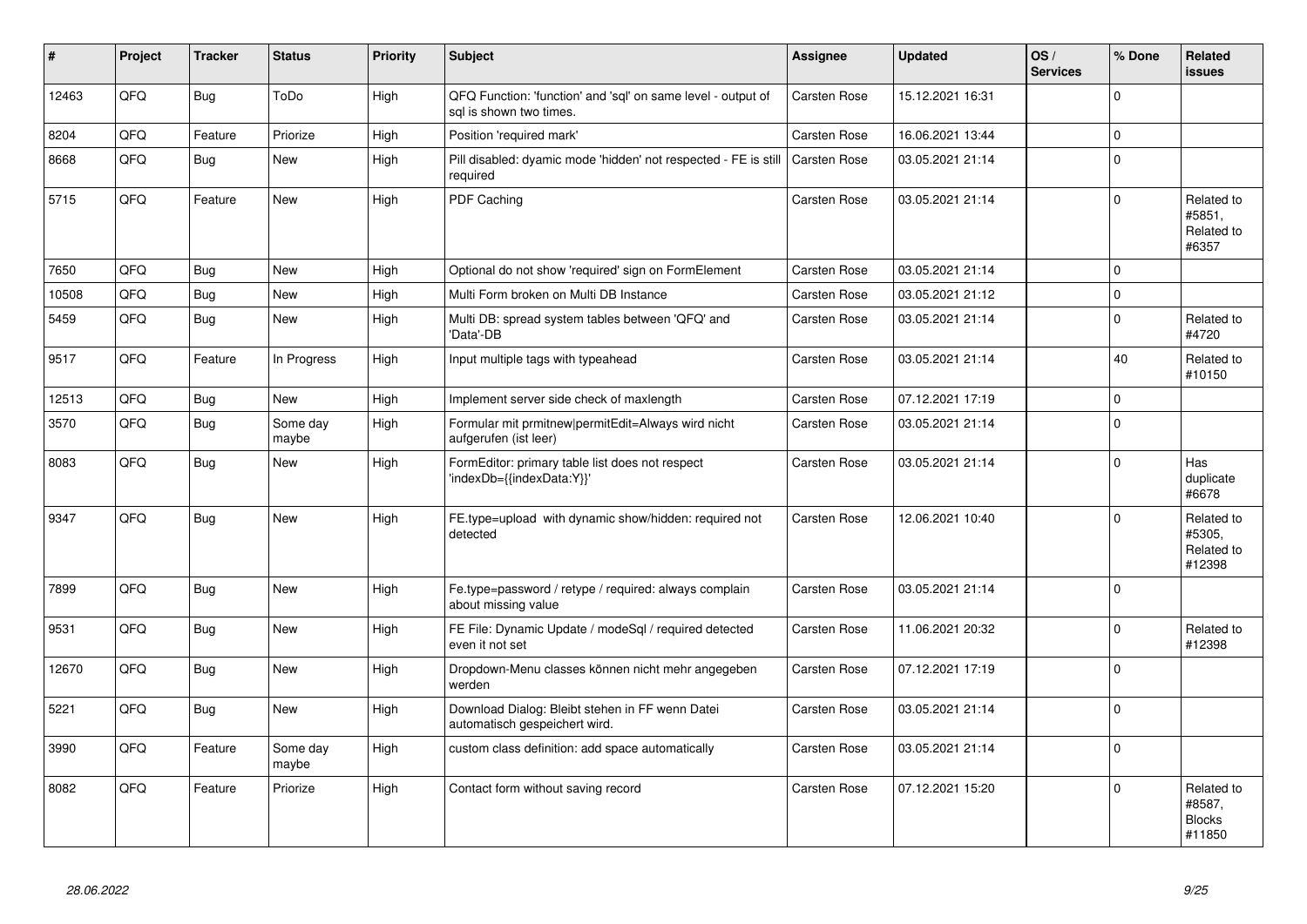| #     | Project | <b>Tracker</b> | <b>Status</b>     | <b>Priority</b> | Subject                                                                                                                                   | Assignee            | <b>Updated</b>   | OS/<br><b>Services</b> | % Done      | Related<br>issues                                                    |
|-------|---------|----------------|-------------------|-----------------|-------------------------------------------------------------------------------------------------------------------------------------------|---------------------|------------------|------------------------|-------------|----------------------------------------------------------------------|
| 4279  | QFQ     | Bug            | Some day<br>maybe | High            | config.linkVars lost                                                                                                                      | Carsten Rose        | 03.05.2021 21:14 |                        | $\Omega$    |                                                                      |
| 11893 | QFQ     | Feature        | New               | High            | Broken SIP: a) only report one time, b) only report in main<br>column                                                                     | <b>Carsten Rose</b> | 12.05.2021 12:13 |                        | $\Omega$    | Related to<br>#12532,<br>Related to<br>#14187                        |
| 8431  | QFQ     | Bug            | <b>New</b>        | High            | autocron.php with wrong path                                                                                                              | <b>Carsten Rose</b> | 03.05.2021 21:14 |                        | $\mathbf 0$ |                                                                      |
| 3848  | QFQ     | Feature        | Some day<br>maybe | High            | Antivirus check fuer Upload files in gfg?                                                                                                 | Carsten Rose        | 03.05.2021 21:14 |                        | $\Omega$    | Related to<br>#4131                                                  |
| 8962  | QFQ     | Feature        | New               | High            | allow for form fields with identical names                                                                                                | <b>Carsten Rose</b> | 03.05.2021 21:14 |                        | $\mathbf 0$ |                                                                      |
| 12544 | QFQ     | Feature        | New               | High            | a) ' AS _link' new also as ' AS _format', b) sortierung via<br>'display: none;', c) '_format' benoeitgt nicht zwingend<br>u/U/p/m/z/d     | <b>Carsten Rose</b> | 14.12.2021 16:03 |                        | $\Omega$    |                                                                      |
| 4349  | QFQ     | Feature        | Some day<br>maybe | Normal          | link download: downloaded external URL to<br>deliver/concatenate - check mimetipe and handle it correctly                                 | Carsten Rose        | 11.12.2019 16:02 |                        | $\Omega$    |                                                                      |
| 4606  | QFQ     | Feature        | Some day<br>maybe | Normal          | link: qualifier to render bootstrap button                                                                                                | Carsten Rose        | 01.02.2020 23:19 |                        | $\mathbf 0$ |                                                                      |
| 4343  | QFQ     | Feature        | Some day<br>maybe | Normal          | Link: Classifier to add 'attributes'                                                                                                      | Carsten Rose        | 01.02.2020 23:20 |                        | $\Omega$    | Related to<br>#14077                                                 |
| 2643  | QFQ     | Bug            | Some day<br>maybe | Normal          | Zend / PHP Webinars anschauen                                                                                                             | Carsten Rose        | 01.02.2020 15:56 |                        | $\mathbf 0$ |                                                                      |
| 3285  | QFQ     | Feature        | Some day<br>maybe | Normal          | Zeichenlimit pro Feld: textarea / editor                                                                                                  | Carsten Rose        | 11.12.2019 16:02 |                        | $\Omega$    |                                                                      |
| 13659 | QFQ     | <b>Bug</b>     | New               | Normal          | wrong sanitize class applied to R-store                                                                                                   | <b>Carsten Rose</b> | 15.01.2022 14:23 |                        | $\mathbf 0$ |                                                                      |
| 13706 | QFQ     | Bug            | New               | Normal          | Wrong CheckType in FieldElement LastStatus of Form Cron                                                                                   | <b>Carsten Rose</b> | 21.01.2022 18:20 |                        | $\Omega$    |                                                                      |
| 3677  | QFQ     | Feature        | Some day<br>maybe | Normal          | wkhtmltopdf: FE User access prohibited, if client IP changes<br>\$TYPO3_CONF_VARS[FE][lockIP]                                             | Carsten Rose        | 11.12.2019 16:02 |                        | $\mathbf 0$ |                                                                      |
| 10704 | QFQ     | Bug            | New               | Normal          | wkhtml problem rendering fullCalendar.js / fabric.js >><br>successor: puppeteer                                                           | Carsten Rose        | 12.11.2020 23:45 |                        | $\Omega$    | Related to<br>#5024,<br>Related to<br>#4650,<br>Related to<br>#10715 |
| 6855  | QFQ     | Feature        | New               | Normal          | With {{feUser:U}}!={{feUser:T}}: Save / Delete: only possible   Carsten Rose<br>with {{feUserSave:U}}='yes' and '{{feUserDelete:U}}='yes' |                     | 01.02.2020 23:21 |                        | 0           |                                                                      |
| 5665  | QFQ     | Feature        | Some day<br>maybe | Normal          | Versuch das '{{!' nicht mehr noetig ist.                                                                                                  | Carsten Rose        | 01.02.2020 23:20 |                        | $\Omega$    | Related to<br>#7432,<br>Related to<br>#7434                          |
| 4652  | QFQ     | Feature        | Some day<br>maybe | Normal          | UZH CD: Weiterleitung auf benutzerdefinierte 403/404 Seite                                                                                | Carsten Rose        | 01.02.2020 23:20 |                        | 0           |                                                                      |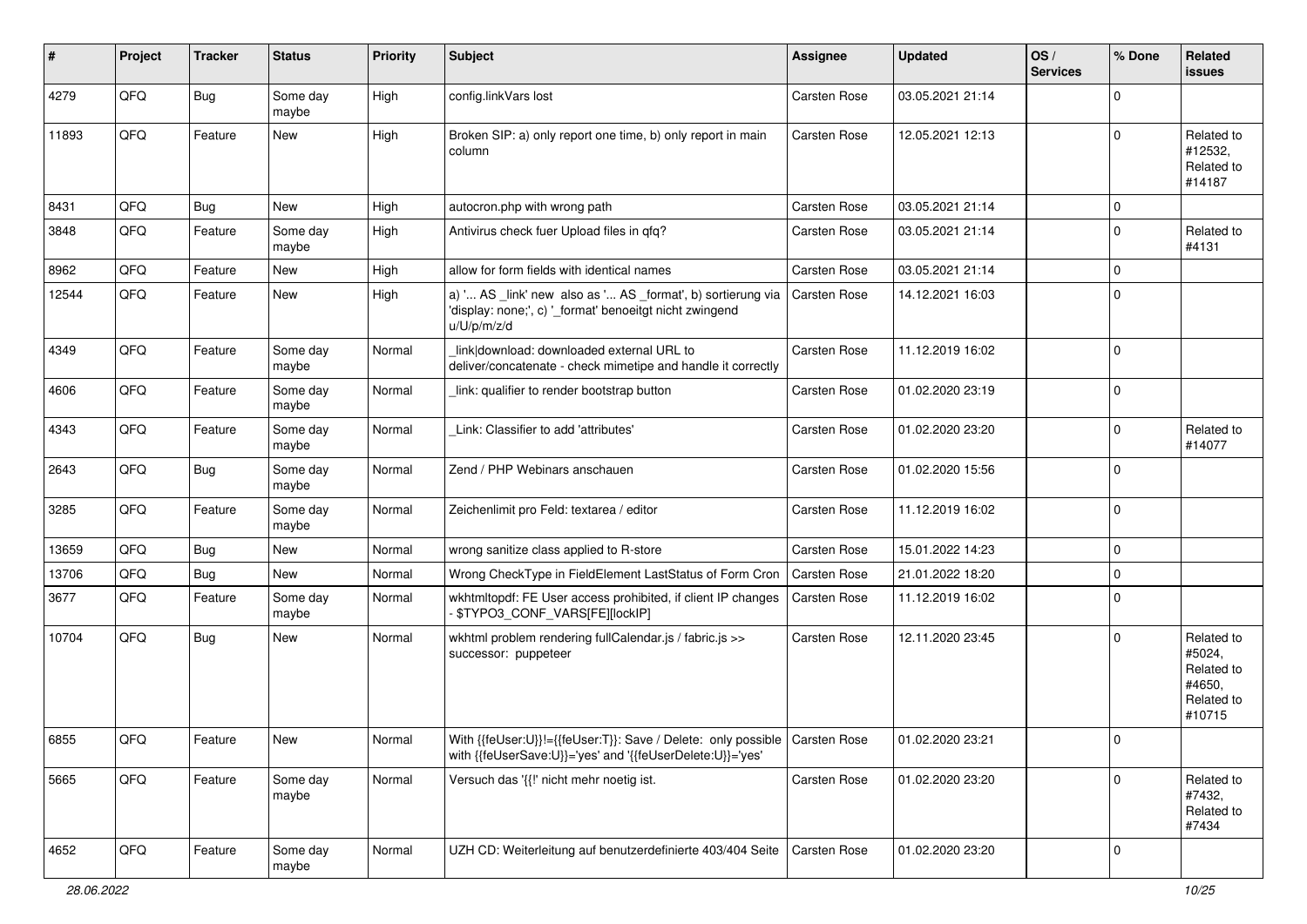| #     | Project | <b>Tracker</b> | <b>Status</b>     | <b>Priority</b> | <b>Subject</b>                                                  | Assignee            | <b>Updated</b>   | OS/<br><b>Services</b> | % Done      | Related<br><b>issues</b>                                               |
|-------|---------|----------------|-------------------|-----------------|-----------------------------------------------------------------|---------------------|------------------|------------------------|-------------|------------------------------------------------------------------------|
| 13354 | QFQ     | Feature        | <b>New</b>        | Normal          | Using Websocket in QFQ                                          | Carsten Rose        | 10.11.2021 15:47 |                        | $\Omega$    |                                                                        |
| 5991  | QFQ     | <b>Bug</b>     | Some day<br>maybe | Normal          | URLs with 'I' or long parameter are problematic                 | Carsten Rose        | 01.02.2020 23:19 |                        | $\Omega$    |                                                                        |
| 3332  | QFQ     | Feature        | Some day<br>maybe | Normal          | Uploads: Thumbnails, Details zum hochgeladenen File             | Carsten Rose        | 11.12.2019 16:02 |                        | $\Omega$    | Related to<br>#3264,<br>Related to<br>#5333                            |
| 7119  | QFQ     | Feature        | <b>New</b>        | Normal          | Upload: scaleDownWidth, scaleDownHeight                         | <b>Carsten Rose</b> | 01.02.2020 23:21 |                        | $\Omega$    |                                                                        |
| 7175  | QFQ     | Feature        | <b>New</b>        | Normal          | Upload: md5 hash as filename                                    | Carsten Rose        | 01.02.2020 23:21 |                        | $\mathbf 0$ |                                                                        |
| 5706  | QFQ     | Bug            | Some day<br>maybe | Normal          | upload: fileDestination needs to be sanatized                   | Carsten Rose        | 01.02.2020 23:19 |                        | $\Omega$    |                                                                        |
| 5305  | QFQ     | Bug            | <b>New</b>        | Normal          | Upload FormElement: nicht disabled by readonly Form             | Carsten Rose        | 16.06.2021 13:43 |                        | $\Omega$    | Related to<br>#9347,<br>Related to<br>#9834                            |
| 10793 | QFQ     | Feature        | In Progress       | Normal          | <b>Update NPM Packages</b>                                      | Carsten Rose        | 07.09.2021 13:25 |                        | 30          |                                                                        |
| 9947  | QFQ     | <b>Bug</b>     | Priorize          | Normal          | Unwanted error message if missing 'typeAheadSqlPrefetch'        | Carsten Rose        | 01.02.2020 10:13 |                        | $\Omega$    |                                                                        |
| 4197  | QFQ     | Feature        | Some day<br>maybe | Normal          | Unit Test fuer JSON Stream von QuickFormQuery.php ><br>doForm() | Carsten Rose        | 11.12.2019 16:03 |                        | $\Omega$    |                                                                        |
| 10661 | QFQ     | Bug            | In Progress       | Normal          | Typo3 Warnungen                                                 | Carsten Rose        | 07.09.2021 13:23 |                        | $\mathbf 0$ | Related to<br>#12440                                                   |
| 11320 | QFQ     | Feature        | Priorize          | Normal          | Typo3 Version 10 support                                        | Carsten Rose        | 05.05.2021 22:09 |                        | $\mathbf 0$ |                                                                        |
| 12440 | QFQ     | Feature        | In Progress       | Normal          | Typo3 V10 upgrade (durchfuehren und testen)                     | Carsten Rose        | 21.03.2022 09:53 |                        | 50          | Related to<br>#12357,<br>Related to<br>#12067,<br>Related to<br>#10661 |
| 7219  | QFQ     | <b>Bug</b>     | New               | Normal          | typeSheadSql / typeAheadSqlPrefetch: change to curly<br>braces  | Carsten Rose        | 01.02.2020 23:21 |                        | 0           |                                                                        |
| 10588 | QFQ     | Bug            | <b>New</b>        | Normal          | typeahed Tag: Doku anpassen                                     | Carsten Rose        | 12.11.2020 23:45 |                        | $\mathbf 0$ |                                                                        |
| 9077  | QFQ     | Bug            | <b>New</b>        | Normal          | typeAheadSql: report broken SQL                                 | Carsten Rose        | 01.02.2020 23:22 |                        | $\mathbf 0$ |                                                                        |
| 9221  | QFQ     | Feature        | <b>New</b>        | Normal          | typeAhead: Zeichenlimite ausschalten                            | Carsten Rose        | 08.05.2021 17:06 |                        | $\mathbf 0$ |                                                                        |
| 10116 | QFQ     | Feature        | Some day<br>maybe | Normal          | TypeAhead: Tag - show inside 'input' element                    | Carsten Rose        | 16.09.2021 15:09 |                        | $\Omega$    |                                                                        |
| 10115 | QFQ     | Feature        | <b>New</b>        | Normal          | TypeAhead: static list                                          | Carsten Rose        | 26.02.2020 16:42 |                        | 100         |                                                                        |
| 4018  | QFQ     | Feature        | Some day<br>maybe | Normal          | typeahead: solve problem with potential long query<br>parameter | Carsten Rose        | 11.12.2019 16:03 |                        | $\Omega$    |                                                                        |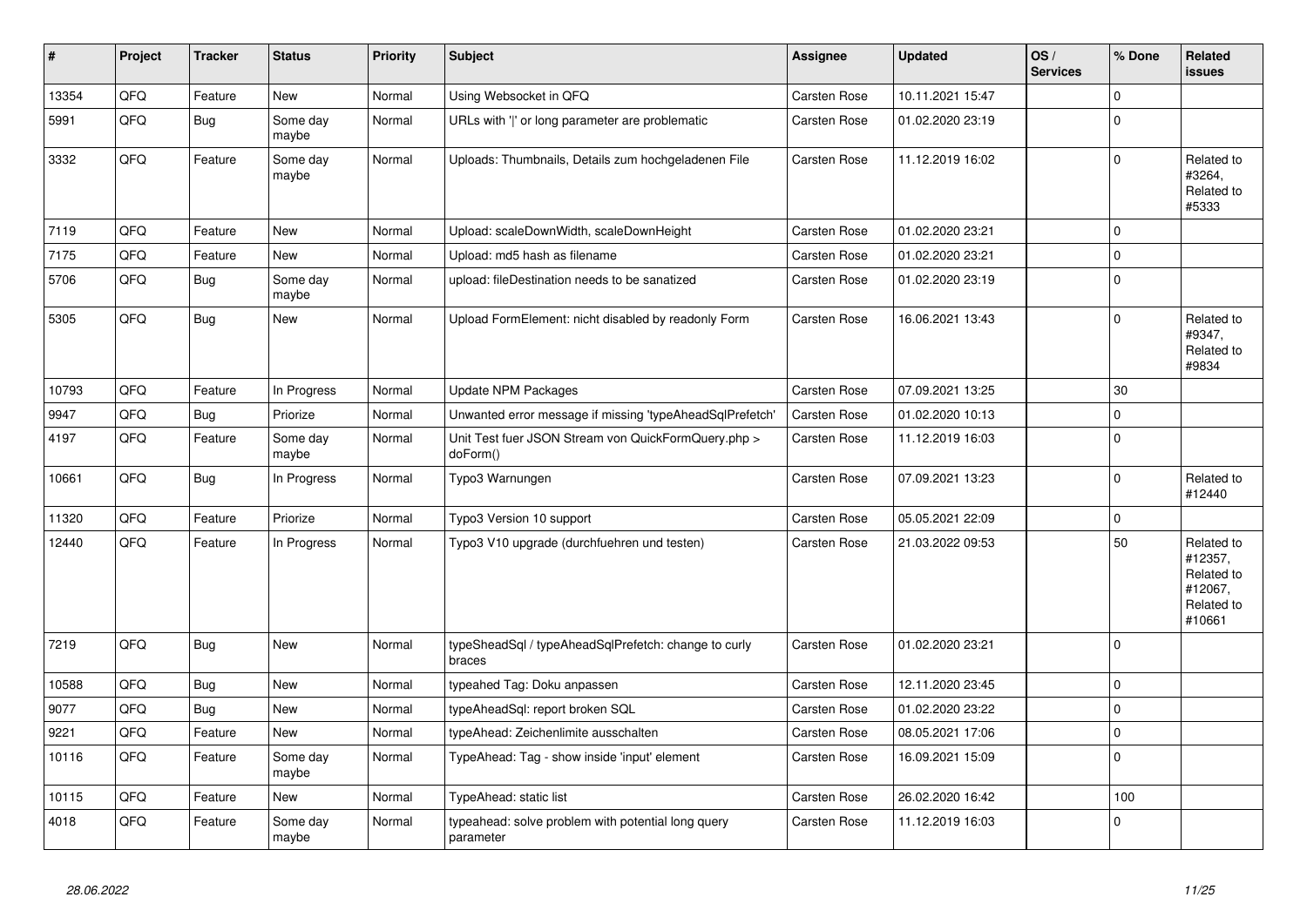| #     | Project | <b>Tracker</b> | <b>Status</b>     | <b>Priority</b> | Subject                                                                                                              | Assignee            | <b>Updated</b>   | OS/<br><b>Services</b> | % Done      | Related<br>issues                           |
|-------|---------|----------------|-------------------|-----------------|----------------------------------------------------------------------------------------------------------------------|---------------------|------------------|------------------------|-------------|---------------------------------------------|
| 3895  | QFQ     | <b>Bug</b>     | Some day<br>maybe | Normal          | typeahead pedantic: on lehrkredit Idap webpass - if only one<br>person is in dropdown, such person can't be selected | <b>Carsten Rose</b> | 11.12.2019 16:03 |                        | $\Omega$    |                                             |
| 5894  | QFQ     | Feature        | Feedback          | Normal          | Typeahead in Report: show/hide rows dynamically                                                                      | Carsten Rose        | 18.02.2022 08:50 |                        | $\Omega$    | Related to<br>#5893.<br>Related to<br>#5885 |
| 12400 | QFQ     | Feature        | <b>New</b>        | Normal          | Tutorial ist in QFQ Doku, Wird in der Suche gefunden, es<br>gibt aber kein Menupunkt - Inhalt ueberpruefen           | <b>Carsten Rose</b> | 03.05.2021 20:45 |                        | $\Omega$    |                                             |
| 12187 | QFQ     | <b>Bug</b>     | <b>New</b>        | Normal          | Trigger FormAsFile() via Report: probably problem with multi<br>DB setup                                             | <b>Carsten Rose</b> | 20.03.2021 21:20 |                        | $\Omega$    |                                             |
| 8044  | QFQ     | Feature        | Priorize          | Normal          | Transaction: a) Form, b) Report                                                                                      | Carsten Rose        | 05.05.2021 22:14 |                        | $\Omega$    | Related to<br>#8043                         |
| 9968  | QFQ     | Feature        | Priorize          | Normal          | Tooltip in Links for Developer                                                                                       | Carsten Rose        | 01.02.2020 23:17 |                        | $\mathbf 0$ |                                             |
| 12664 | QFQ     | Feature        | New               | Normal          | TinyMCE: report/remove malicous HTML/JS Code                                                                         | Carsten Rose        | 19.03.2022 17:47 |                        | $\Omega$    | Related to<br>#14320                        |
| 12632 | QFQ     | Feature        | <b>New</b>        | Normal          | TinyMCE: Prepare CSS classes for images                                                                              | Carsten Rose        | 04.06.2021 14:35 |                        | 100         | Blocked by<br>#12186                        |
| 7239  | QFQ     | Feature        | <b>New</b>        | Normal          | TinyMCE: html tag whitelist                                                                                          | Carsten Rose        | 01.02.2020 23:21 |                        | $\Omega$    | Related to<br>#14320                        |
| 12439 | QFQ     | Feature        | In Progress       | Normal          | TinyMCE Paste from Word & Character Count/Limit                                                                      | Carsten Rose        | 05.05.2021 22:15 |                        | $\Omega$    |                                             |
| 9704  | QFQ     | Feature        | Some day<br>maybe | Normal          | Thumbnails Generieren beim Splitten von PDF Files                                                                    | Carsten Rose        | 11.12.2019 16:01 |                        | $\Omega$    |                                             |
| 4757  | QFQ     | Feature        | Some day<br>maybe | Normal          | Test subrecord: download links ok? Links ok?                                                                         | Carsten Rose        | 01.02.2020 23:20 |                        | $\mathbf 0$ |                                             |
| 4549  | QFQ     | <b>Bug</b>     | Some day<br>maybe | Normal          | TemplateGroups: FE.type SELECT loose selected value<br>after save                                                    | Carsten Rose        | 01.02.2020 23:20 |                        | $\Omega$    | Related to<br>#4548,<br>Related to<br>#4771 |
| 3588  | QFQ     | <b>Bug</b>     | Some day<br>maybe | Normal          | templateGroup: versteckte Elemente werden weiterhin<br>gespeichert.                                                  | Carsten Rose        | 11.12.2019 16:02 |                        | $\Omega$    |                                             |
| 3385  | QFQ     | Feature        | Some day<br>maybe | Normal          | templateGroup: insert/update/delete non primary records                                                              | Carsten Rose        | 11.12.2019 16:02 |                        | $\mathbf 0$ |                                             |
| 7521  | QFQ     | Feature        | <b>New</b>        | Normal          | TemplateGroup: fe.type=upload                                                                                        | Carsten Rose        | 01.02.2020 23:21 |                        | $\Omega$    | Related to<br>#9706                         |
| 3882  | QFQ     | Bug            | Some day<br>maybe | Normal          | templateGroup: disable 'add' if limit is reached - funktioniert<br>nicht wenn bereits records existierten            | <b>Carsten Rose</b> | 11.12.2019 16:03 |                        | $\mathbf 0$ |                                             |
| 12045 | QFQ     | <b>Bug</b>     | New               | Normal          | templateGroup afterSave FE: Aufruf ohne<br>sqlHonorFormElements funktioniert nicht                                   | Carsten Rose        | 18.02.2021 16:33 |                        | 0           |                                             |
| 12716 | QFQ     | <b>Bug</b>     | New               | Normal          | template group: Pattern only applied to first instance                                                               | Carsten Rose        | 19.03.2022 17:47 |                        | $\mathbf 0$ |                                             |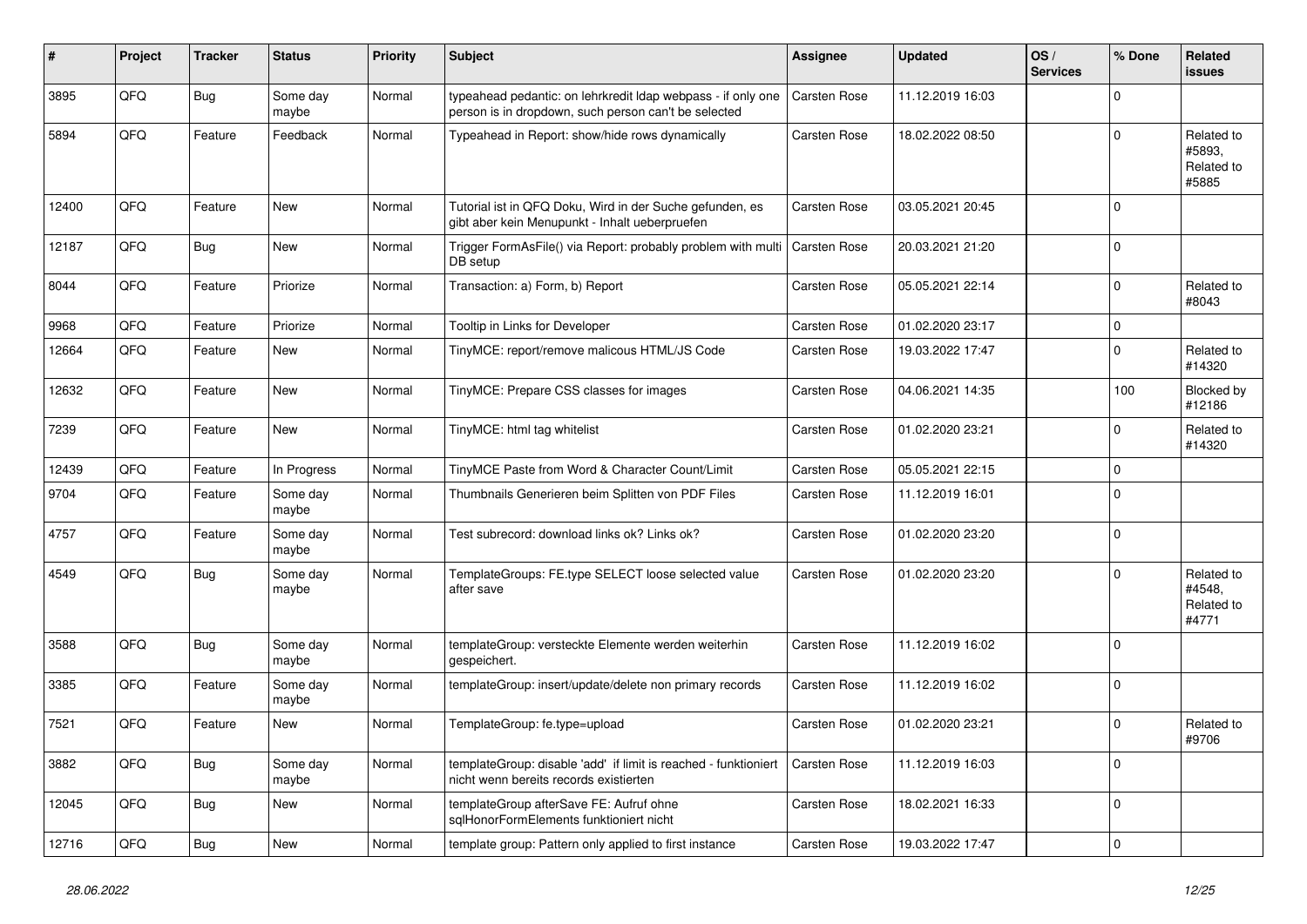| #     | Project | <b>Tracker</b> | <b>Status</b>     | <b>Priority</b> | Subject                                                                                              | <b>Assignee</b>                                        | <b>Updated</b>   | OS/<br><b>Services</b> | % Done         | Related<br><b>issues</b>                      |                      |
|-------|---------|----------------|-------------------|-----------------|------------------------------------------------------------------------------------------------------|--------------------------------------------------------|------------------|------------------------|----------------|-----------------------------------------------|----------------------|
| 12679 | QFQ     | Feature        | <b>New</b>        | Normal          | tablesorter: custom column width                                                                     | Carsten Rose                                           | 16.06.2021 11:10 |                        | $\mathbf 0$    |                                               |                      |
| 10745 | QFQ     | Feature        | Some day<br>maybe | Normal          | <b>Tablesorter Excel Export</b>                                                                      | Carsten Rose                                           | 16.09.2021 15:09 |                        | $\Omega$       |                                               |                      |
| 14304 | QFQ     | Bug            | New               | Normal          | table sorter view safer does not work                                                                | Carsten Rose                                           | 10.06.2022 11:49 |                        | $\mathbf 0$    |                                               |                      |
| 12584 | QFQ     | Feature        | Feedback          | Normal          | T3 v10 migration script: replace alias-patterns (v11)                                                | Carsten Rose                                           | 28.05.2022 11:12 |                        | 100            |                                               |                      |
| 3402  | QFQ     | Feature        | Some day<br>maybe | Normal          | Syntax Highlighting via CodeMirror                                                                   | Carsten Rose                                           | 11.12.2019 16:02 |                        | 100            | Related to<br>#3207                           |                      |
| 12520 | QFQ     | Bug            | New               | Normal          | Switch FE User: still active even FE User session expired                                            | Carsten Rose                                           | 19.03.2022 17:48 |                        | $\Omega$       |                                               |                      |
| 12477 | QFQ     | Feature        | New               | Normal          | Support for refactoring: Form, FormElement, diverse<br>Tabellen/Spalten, tt-content Records          | Carsten Rose                                           | 03.05.2021 20:45 |                        | $\mathbf 0$    |                                               |                      |
| 7574  | QFQ     | Bug            | <b>New</b>        | Normal          | Substitute error: form element not reported / dont parse<br>Form.note                                | Carsten Rose                                           | 01.02.2020 23:21 |                        | $\mathbf 0$    |                                               |                      |
| 11955 | QFQ     | Feature        | New               | Normal          | subrecord: new title option to set <th> attributes - e.g. to<br/>customize tablesorter options.</th> | attributes - e.g. to<br>customize tablesorter options. | Carsten Rose     | 03.05.2021 20:47       |                | $\Omega$                                      | Related to<br>#11775 |
| 8187  | QFQ     | Feature        | New               | Normal          | Subrecord: enable/hide new button - make new/edit/delete<br>customizeable.                           | Carsten Rose                                           | 06.03.2021 18:44 |                        | $\mathbf 0$    | Related to<br>#11326                          |                      |
| 3432  | QFQ     | Feature        | New               | Normal          | subrecord: dynamicUpdate                                                                             | Carsten Rose                                           | 11.06.2020 21:10 |                        | $\mathbf 0$    | Related to<br>#5691                           |                      |
| 11775 | QFQ     | Feature        | New               | Normal          | Subrecord Tooltip pro Feld                                                                           | Carsten Rose                                           | 18.12.2020 15:22 |                        | $\Omega$       | Related to<br>#11955                          |                      |
| 12413 | QFQ     | Feature        | New               | Normal          | STORE_TYPO3: enhance for {{be_users.email:T}},<br>{{fe users.email:T}}                               | Carsten Rose                                           | 03.05.2021 20:45 |                        | $\mathbf 0$    | Related to<br>#12412,<br>Related to<br>#10012 |                      |
| 9129  | QFQ     | Feature        | New               | Normal          | sqlValidate: Message as notification, not as error                                                   | Carsten Rose                                           | 01.02.2020 23:22 |                        | $\mathbf 0$    | Related to<br>#9128                           |                      |
| 4026  | QFQ     | Feature        | Some day<br>maybe | Normal          | sqlLog.sql: log number of FE.id                                                                      | Carsten Rose                                           | 11.12.2019 16:03 |                        | $\Omega$       | Related to<br>#5458                           |                      |
| 3941  | QFQ     | Feature        | Some day<br>maybe | Normal          | sqlAfter: es sollten mehrere moeglich sein                                                           | Carsten Rose                                           | 11.12.2019 16:03 |                        | $\Omega$       | Related to<br>#3942                           |                      |
| 12504 | QFQ     | Feature        | Priorize          | Normal          | sql.log: report fe.id                                                                                | Carsten Rose                                           | 05.05.2021 22:09 |                        | 0              |                                               |                      |
| 4050  | QFQ     | Feature        | <b>New</b>        | Normal          | sql.log: 1) FormElement ID which causes a specific action,<br>2) Result in the same row.             | Carsten Rose                                           | 15.04.2020 11:35 |                        | $\mathbf 0$    | Related to<br>#5458                           |                      |
| 8806  | QFQ     | Feature        | New               | Normal          | SQL Function nl2br                                                                                   | Carsten Rose                                           | 01.02.2020 23:22 |                        | $\overline{0}$ |                                               |                      |
| 9928  | QFQ     | Feature        | Priorize          | Normal          | SpecialColumnName: a) Deprecated: ' AS "_+tag " ', b)<br>New: ' AS "_ <tag1><tag2>"'</tag2></tag1>   | Carsten Rose                                           | 01.02.2020 23:17 |                        | 0              | Related to<br>#9929                           |                      |
| 7683  | QFQ     | Feature        | New               | Normal          | Special column names in '{{ SELECT  AS _link }}' should<br>be detected                               | Carsten Rose                                           | 01.02.2020 23:21 |                        | 0              |                                               |                      |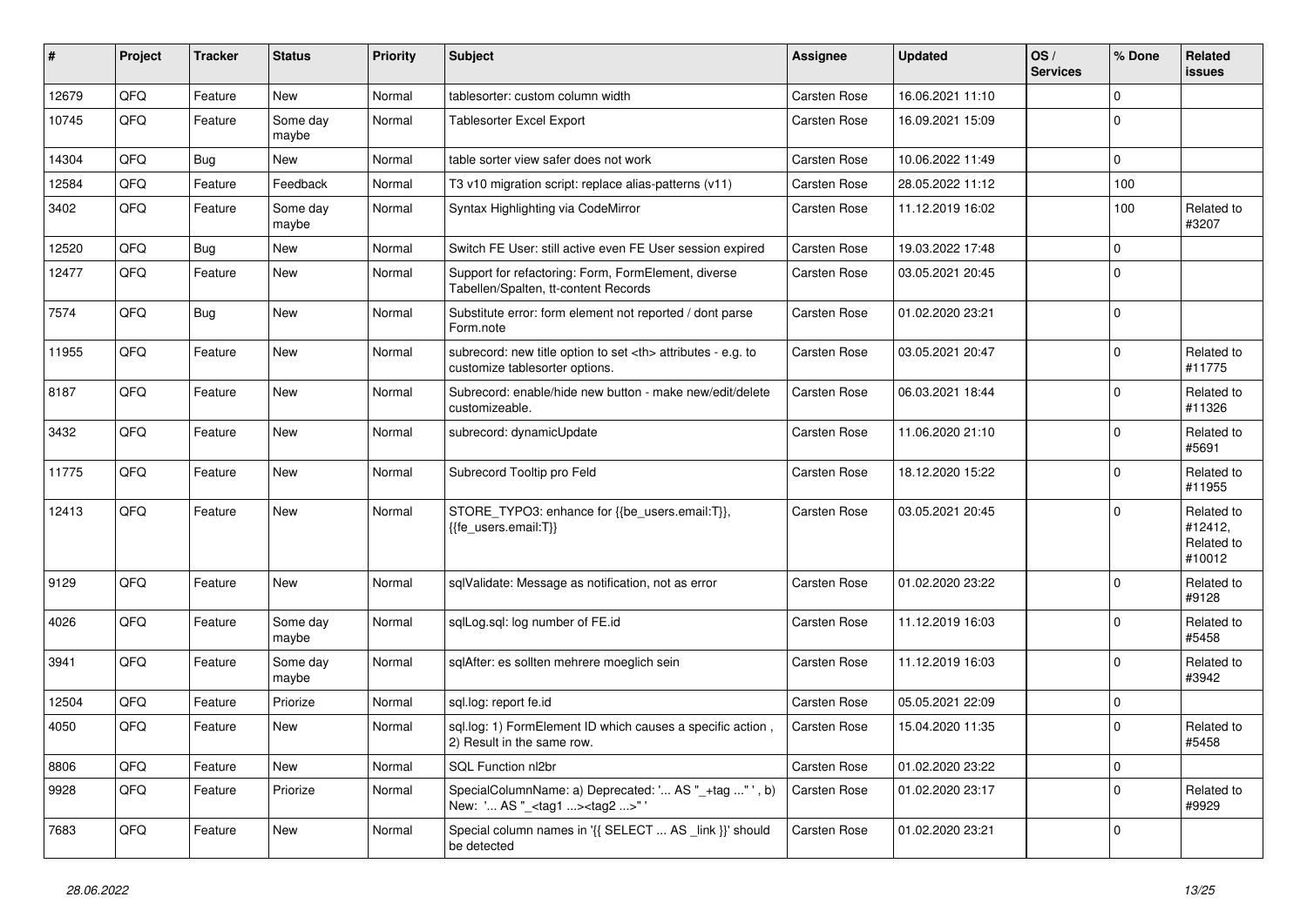| ∦     | Project | <b>Tracker</b> | <b>Status</b>     | <b>Priority</b> | <b>Subject</b>                                                                                     | <b>Assignee</b>     | <b>Updated</b>   | OS/<br><b>Services</b> | % Done      | Related<br><b>issues</b>                                              |
|-------|---------|----------------|-------------------|-----------------|----------------------------------------------------------------------------------------------------|---------------------|------------------|------------------------|-------------|-----------------------------------------------------------------------|
| 12512 | QFQ     | <b>Bug</b>     | <b>New</b>        | Normal          | Some MySQL Installation can't use 'stored procedures'                                              | Carsten Rose        | 19.03.2022 17:48 |                        | $\Omega$    |                                                                       |
| 9707  | QFQ     | Feature        | New               | Normal          | SIP security: encode pageld and check pageld on decode                                             | Carsten Rose        | 01.02.2020 23:22 |                        | $\mathbf 0$ |                                                                       |
| 7107  | QFQ     | Feature        | Some day<br>maybe | Normal          | Showcase Registration Tool: Anmeldung / Administration :<br>Liste Anmeldungen / Emaileinaldung     | Carsten Rose        | 11.12.2019 16:01 |                        | $\Omega$    |                                                                       |
| 8963  | QFQ     | Feature        | Priorize          | Normal          | Setting values in a store: flexible way                                                            | Carsten Rose        | 05.05.2021 22:10 |                        | $\Omega$    | Related to<br>#8975                                                   |
| 4956  | QFQ     | Feature        | Some day<br>maybe | Normal          | Sendmail: Benutzerdefinierte Headers                                                               | Carsten Rose        | 11.12.2019 16:02 |                        | $\mathbf 0$ |                                                                       |
| 7014  | QFQ     | <b>Bug</b>     | New               | Normal          | Sending invalid emails succeeds when<br>debug.redirectAllMailTo is set                             | Carsten Rose        | 01.02.2020 23:21 |                        | 0           |                                                                       |
| 11080 | QFQ     | Feature        | New               | Normal          | Send MQTT messages                                                                                 | Carsten Rose        | 29.08.2020 19:49 |                        | $\mathbf 0$ |                                                                       |
| 7616  | QFQ     | <b>Bug</b>     | Priorize          | Normal          | Selectlist with Enum & Dynamic Update                                                              | Carsten Rose        | 01.02.2020 10:13 |                        | $\mathbf 0$ |                                                                       |
| 7519  | QFQ     | Feature        | <b>New</b>        | Normal          | Select: Multi                                                                                      | Carsten Rose        | 01.02.2020 23:22 |                        | 0           |                                                                       |
| 11076 | QFQ     | Feature        | In Progress       | Normal          | SELECT  AS _websocket                                                                              | Carsten Rose        | 30.08.2020 17:49 |                        | $\mathbf 0$ |                                                                       |
| 5428  | QFQ     | Feature        | Some day<br>maybe | Normal          | secure thumbnail: late render on access.                                                           | Carsten Rose        | 01.02.2020 23:20 |                        | $\Omega$    |                                                                       |
| 9394  | QFQ     | Feature        | Priorize          | Normal          | REST: allow for non numerical ids in get requests                                                  | Carsten Rose        | 05.05.2021 22:10 |                        | $\mathbf 0$ |                                                                       |
| 5345  | QFQ     | Feature        | New               | Normal          | Report: UPDATE / INSERT / DELETE statements should<br>trigger subqueries, depending on the result. | Carsten Rose        | 27.05.2020 16:11 |                        | $\mathbf 0$ |                                                                       |
| 9811  | QFQ     | Feature        | <b>New</b>        | Normal          | Report: tag every n'th row                                                                         | Carsten Rose        | 01.02.2020 23:22 |                        | $\mathbf 0$ |                                                                       |
| 14323 | QFQ     | <b>Bug</b>     | In Progress       | Normal          | Report: render=both single - no impact                                                             | Carsten Rose        | 19.06.2022 18:31 |                        | $\Omega$    |                                                                       |
| 3991  | QFQ     | Feature        | Some day<br>maybe | Normal          | report: Columnname ' skipWrap' skips 'fbeg', 'fend'                                                | Carsten Rose        | 11.12.2019 16:03 |                        | $\mathbf 0$ |                                                                       |
| 6723  | QFQ     | Feature        | New               | Normal          | Report QFQ Installation and Version                                                                | Carsten Rose        | 12.06.2021 09:07 |                        | $\Omega$    |                                                                       |
| 7261  | QFQ     | <b>Bug</b>     | <b>New</b>        | Normal          | Report pathFilename for user without path, only the filename                                       | Carsten Rose        | 01.02.2020 23:21 |                        | $\Omega$    |                                                                       |
| 9983  | QFQ     | Feature        | <b>New</b>        | Normal          | Report Notation: new keyword 'range'                                                               | <b>Carsten Rose</b> | 01.02.2020 15:55 |                        | 0           |                                                                       |
| 8975  | QFQ     | Feature        | New               | Normal          | Report Notation: 2.0                                                                               | Carsten Rose        | 01.02.2020 23:22 |                        | $\Omega$    | Related to<br>#8963                                                   |
| 11323 | QFQ     | Feature        | Some day<br>maybe | Normal          | Report Frontend Editor Modal + Codemirror                                                          | Carsten Rose        | 16.09.2021 15:10 |                        | $\Omega$    | Related to<br>#11036                                                  |
| 10005 | QFQ     | Feature        | Priorize          | Normal          | Report / special column name:  AS _calendar                                                        | Carsten Rose        | 03.06.2020 17:28 |                        | 0           |                                                                       |
| 12611 | QFQ     | Feature        | Some day<br>maybe | Normal          | Refactoring: Bootstrap with Lazy Loading                                                           | Carsten Rose        | 08.06.2022 10:37 |                        | $\Omega$    | Related to<br>#12490,<br>Related to<br>#10013,<br>Related to<br>#7732 |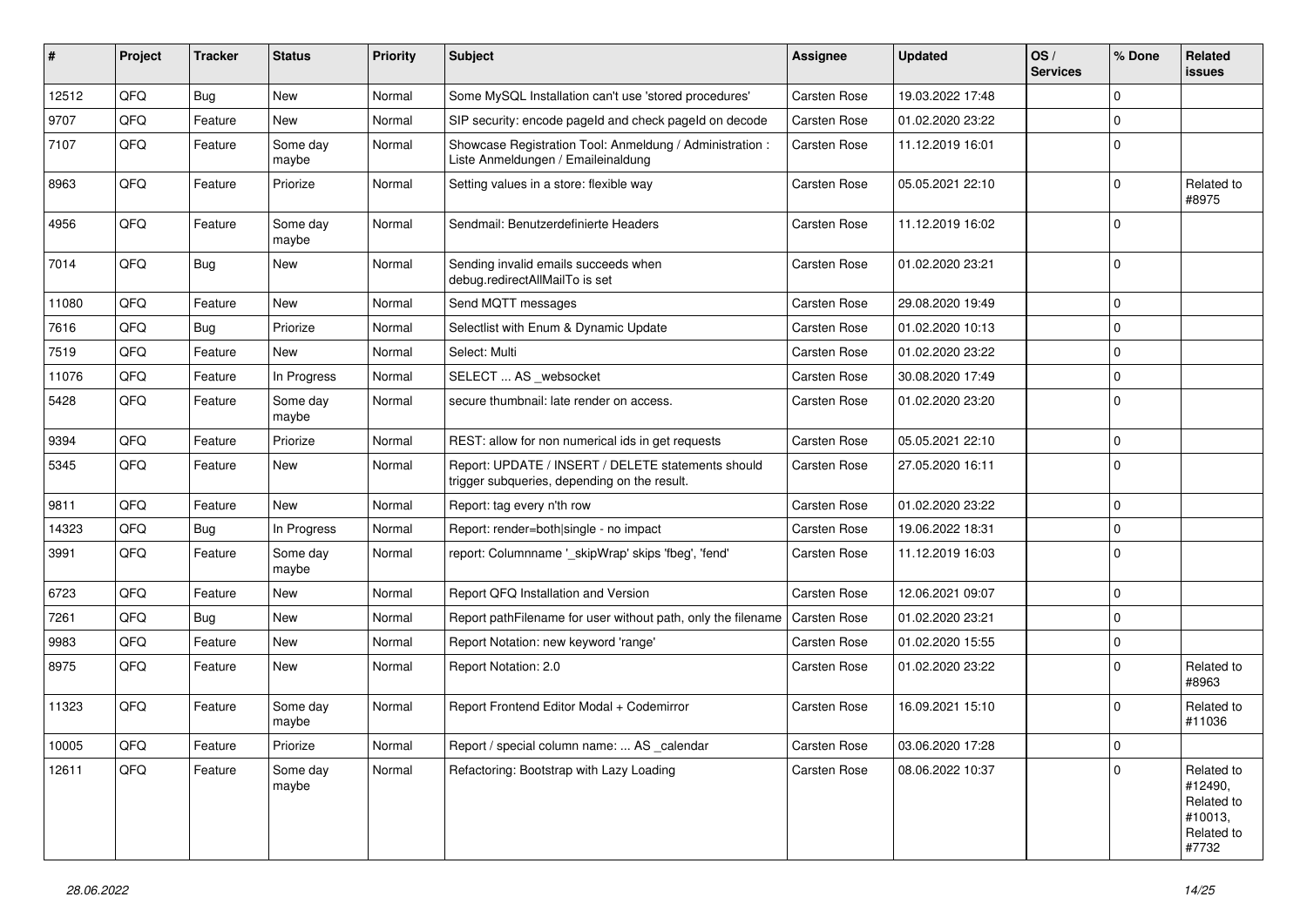| #     | Project | <b>Tracker</b> | <b>Status</b>     | <b>Priority</b> | <b>Subject</b>                                                                                                                        | <b>Assignee</b>     | <b>Updated</b>   | OS/<br><b>Services</b> | % Done      | Related<br>issues                                                      |
|-------|---------|----------------|-------------------|-----------------|---------------------------------------------------------------------------------------------------------------------------------------|---------------------|------------------|------------------------|-------------|------------------------------------------------------------------------|
| 10012 | QFQ     | Feature        | Priorize          | Normal          | redirectAllMailTo: {{beEmail:T}}                                                                                                      | <b>Carsten Rose</b> | 08.05.2021 09:54 |                        | $\Omega$    | Related to<br>#12412,<br>Related to<br>#12413,<br>Related to<br>#10011 |
| 13700 | QFQ     | Feature        | <b>New</b>        | Normal          | Redesign qfq.io Seite                                                                                                                 | <b>Carsten Rose</b> | 19.03.2022 17:43 |                        | $\mathbf 0$ |                                                                        |
| 7099  | QFQ     | Feature        | New               | Normal          | Redesign FormEditor                                                                                                                   | Carsten Rose        | 01.02.2020 23:21 |                        | $\Omega$    |                                                                        |
| 7480  | QFQ     | Feature        | New               | Normal          | Record History (Undo / Redo)                                                                                                          | Carsten Rose        | 11.12.2019 16:16 |                        | $\mathbf 0$ | Related to<br>#2361                                                    |
| 7280  | QFQ     | Feature        | <b>New</b>        | Normal          | recently used table                                                                                                                   | Carsten Rose        | 01.02.2020 23:21 |                        | $\Omega$    |                                                                        |
| 3867  | QFQ     | Feature        | Priorize          | Normal          | Readonly Formular: Template Groups add/delete<br>ausbeldnen                                                                           | Carsten Rose        | 05.05.2021 22:12 |                        | $\Omega$    |                                                                        |
| 7795  | QFQ     | <b>Bug</b>     | <b>New</b>        | Normal          | Readonly Form: Typeahead-Felder                                                                                                       | Carsten Rose        | 01.02.2020 23:22 |                        | $\mathbf 0$ |                                                                        |
| 7513  | QFQ     | <b>Bug</b>     | <b>New</b>        | Normal          | Radios not correct aligned                                                                                                            | Carsten Rose        | 01.02.2020 23:22 |                        | $\mathbf 0$ |                                                                        |
| 11239 | QFQ     | <b>Bug</b>     | <b>New</b>        | Normal          | Radiobutton (plain): horizontales Rendern abhängig vom<br>Datentyp in der Datenbank                                                   | Carsten Rose        | 30.09.2020 18:37 |                        | $\Omega$    |                                                                        |
| 7924  | QFQ     | Feature        | <b>New</b>        | Normal          | Radio/Checkbox with Tooltip                                                                                                           | <b>Carsten Rose</b> | 01.02.2020 23:22 |                        | $\mathbf 0$ |                                                                        |
| 6483  | QFQ     | Bug            | New               | Normal          | R Store funktioniert nicht bei 'Report Notation' im FE                                                                                | Carsten Rose        | 01.02.2020 23:21 |                        | $\mathbf 0$ |                                                                        |
| 7520  | QFQ     | Feature        | New               | Normal          | QR Code:  AS _qr ( AS _link)                                                                                                          | Carsten Rose        | 01.02.2020 23:22 |                        | $\mathbf 0$ |                                                                        |
| 4771  | QFQ     | <b>Bug</b>     | Some day<br>maybe | Normal          | qfq: select-down-values empty after save (edit-form for<br>program administrators)                                                    | Carsten Rose        | 01.02.2020 23:20 |                        | $\Omega$    | Related to<br>#4549, Has<br>duplicate<br>#4282                         |
| 8586  | QFQ     | Feature        | Some day<br>maybe | Normal          | QFQ: Enhance Error message for 'record not found'                                                                                     | <b>Carsten Rose</b> | 16.09.2021 15:10 |                        | $\mathbf 0$ |                                                                        |
| 5480  | QFQ     | Feature        | Some day<br>maybe | Normal          | QFQ: Dokumentation mit Screenshots versehen                                                                                           | Carsten Rose        | 01.02.2020 23:20 |                        | $\Omega$    | Related to<br>#9879                                                    |
| 6574  | QFQ     | Bug            | Priorize          | Normal          | qfq.log: Fehlermeldung wurde angezeigt, aber nicht geloggt                                                                            | <b>Carsten Rose</b> | 01.02.2020 10:13 |                        | $\mathbf 0$ |                                                                        |
| 4839  | QFQ     | Feature        | Some day<br>maybe | Normal          | qfq-handle in <head> Abschnitt</head>                                                                                                 | Carsten Rose        | 11.12.2019 16:02 |                        | $\Omega$    |                                                                        |
| 9927  | QFQ     | Feature        | New               | Normal          | QFQ Update: a) Update nur machen wenn BE User<br>eingeloggt ist., b) Bei Fehler genaue Meldung welcher<br>Updateschritt Probleme hat. | <b>Carsten Rose</b> | 22.01.2020 12:59 |                        | 0           |                                                                        |
| 7524  | QFQ     | <b>Bug</b>     | New               | Normal          | QFQ throws a 'General Error' if 'fileadmin/protected/log/' is<br>not writeable                                                        | Carsten Rose        | 01.02.2020 23:22 |                        | 0           |                                                                        |
| 12465 | QFQ     | Feature        | New               | Normal          | QFQ Function: use in FE to fill StoreRecord                                                                                           | Carsten Rose        | 05.05.2021 21:58 |                        | 0           |                                                                        |
| 1635  | QFQ     | Feature        | Some day<br>maybe | Normal          | QFQ Extension content record: weitere Optionen<br>einblenden.                                                                         | Carsten Rose        | 11.12.2019 16:03 |                        | $\mathbf 0$ |                                                                        |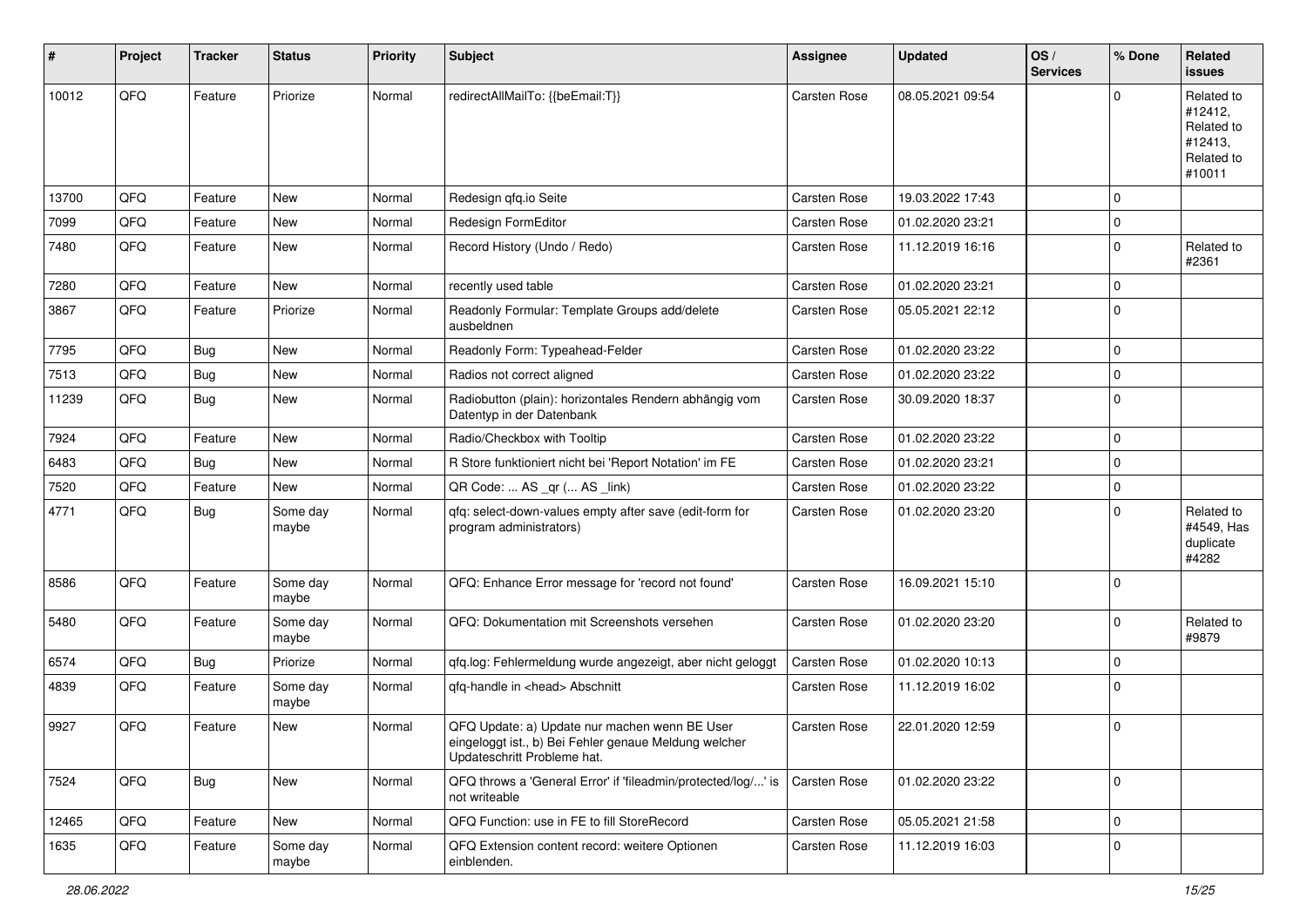| #     | Project | <b>Tracker</b> | <b>Status</b>     | <b>Priority</b> | Subject                                                                                               | Assignee            | <b>Updated</b>   | OS/<br><b>Services</b> | % Done                  | Related<br><b>issues</b>                      |
|-------|---------|----------------|-------------------|-----------------|-------------------------------------------------------------------------------------------------------|---------------------|------------------|------------------------|-------------------------|-----------------------------------------------|
| 13592 | QFQ     | Bug            | New               | Normal          | QFQ Build Queue: das vergeben von Tags klappt nicht. Es<br>werden keine Releases gebaut.              | Carsten Rose        | 19.03.2022 17:45 |                        | $\Omega$                |                                               |
| 11980 | QFQ     | Feature        | In Progress       | Normal          | protected verzeichnis MUSS geschützt werden                                                           | <b>Carsten Rose</b> | 07.09.2021 13:30 |                        | $\Omega$                |                                               |
| 10658 | QFQ     | Bug            | New               | Normal          | processReadOnly broken                                                                                | <b>Carsten Rose</b> | 27.05.2020 17:55 |                        | $\overline{\mathbf{0}}$ |                                               |
| 4023  | QFQ     | Feature        | New               | Normal          | prepared statements - FE action: salveld, sqlInsert,<br>sqlUpdate, sqlDelete, sqlBefore, sqlAfter     | <b>Carsten Rose</b> | 11.12.2019 16:15 |                        | $\Omega$                |                                               |
| 10080 | QFQ     | Feature        | New               | Normal          | Popup on 'save' / 'close': configure dialog (answer<br>yes/no/cancle/)                                | <b>Carsten Rose</b> | 28.03.2021 20:52 |                        | $\Omega$                | Is duplicate<br>of #12262                     |
| 11668 | QFQ     | <b>Bug</b>     | <b>New</b>        | Normal          | Play function.sql - problem with mysql                                                                | <b>Carsten Rose</b> | 03.05.2021 20:48 |                        | $\mathbf 0$             |                                               |
| 10819 | QFQ     | Feature        | New               | Normal          | Persistent SIP - second try                                                                           | <b>Carsten Rose</b> | 29.06.2020 23:02 |                        | $\mathbf 0$             | Related to<br>#6261                           |
| 6261  | QFQ     | Feature        | New               | Normal          | Persistent SIP                                                                                        | <b>Carsten Rose</b> | 12.06.2021 09:07 |                        | $\Omega$                | Related to<br>#10819                          |
| 7336  | QFQ     | Feature        | Some day<br>maybe | Normal          | PDF Upload: disallow PDFs with specific Meta information                                              | <b>Carsten Rose</b> | 11.12.2019 16:01 |                        | $\Omega$                |                                               |
| 8101  | QFQ     | Feature        | Some day<br>maybe | Normal          | Password hash: support further hashing methods                                                        | <b>Carsten Rose</b> | 16.09.2021 15:10 |                        | $\Omega$                |                                               |
| 7681  | QFQ     | Feature        | <b>New</b>        | Normal          | Optional switch off 'check for modified record'                                                       | Carsten Rose        | 01.02.2020 23:21 |                        | $\mathbf 0$             |                                               |
| 14175 | QFQ     | Bug            | In Progress       | Normal          | Opening a form with no QFQ Session cookie fails                                                       | <b>Carsten Rose</b> | 03.06.2022 10:40 |                        | $\Omega$                |                                               |
| 7685  | QFQ     | Bug            | <b>New</b>        | Normal          | Open FormElement from QFQ error message and save<br>modified record: error about missing {{formId:F}} | <b>Carsten Rose</b> | 01.02.2020 23:22 |                        | $\Omega$                |                                               |
| 10011 | QFQ     | Feature        | Priorize          | Normal          | Offer new STORE TYPO3 Variable 'beUser', 'beEmail'                                                    | <b>Carsten Rose</b> | 08.05.2021 09:51 |                        | $\Omega$                | Related to<br>#10012,<br>Related to<br>#12511 |
| 14090 | QFQ     | Feature        | <b>New</b>        | Normal          | Nützliche _script funktionen                                                                          | <b>Carsten Rose</b> | 28.05.2022 11:03 |                        | $\mathbf 0$             |                                               |
| 12133 | QFQ     | Bug            | <b>New</b>        | Normal          | NPM, phpSpreadSheet aktualisieren                                                                     | <b>Carsten Rose</b> | 15.03.2021 09:04 |                        | $\Omega$                |                                               |
| 5782  | QFQ     | Feature        | New               | Normal          | NextCloud API                                                                                         | <b>Carsten Rose</b> | 01.02.2020 10:02 |                        | $\mathbf 0$             |                                               |
| 6437  | QFQ     | Feature        | New               | Normal          | Neuer Mode Button bei FormElementen                                                                   | <b>Carsten Rose</b> | 01.02.2020 23:21 |                        | $\Omega$                | Related to<br>#9668,<br>Blocked by<br>#9678   |
| 12023 | QFQ     | Feature        | New               | Normal          | MySQL Stored Precdure: QDECODESPECIALCHAR()                                                           | Carsten Rose        | 16.02.2021 11:16 |                        | 0                       | Related to<br>#12022                          |
| 11667 | QFQ     | Bug            | New               | Normal          | MySQL mariadb-server-10.3: Incorrect datetime value                                                   | Carsten Rose        | 03.05.2021 20:48 |                        | 0                       |                                               |
| 9579  | QFQ     | Feature        | Some day<br>maybe | Normal          | Multiform with Process Row                                                                            | Carsten Rose        | 11.12.2019 16:01 |                        | $\mathbf 0$             |                                               |
| 11695 | QFG     | <b>Bug</b>     | New               | Normal          | MultiForm required FE Error                                                                           | Carsten Rose        | 04.12.2020 13:34 |                        | $\overline{0}$          |                                               |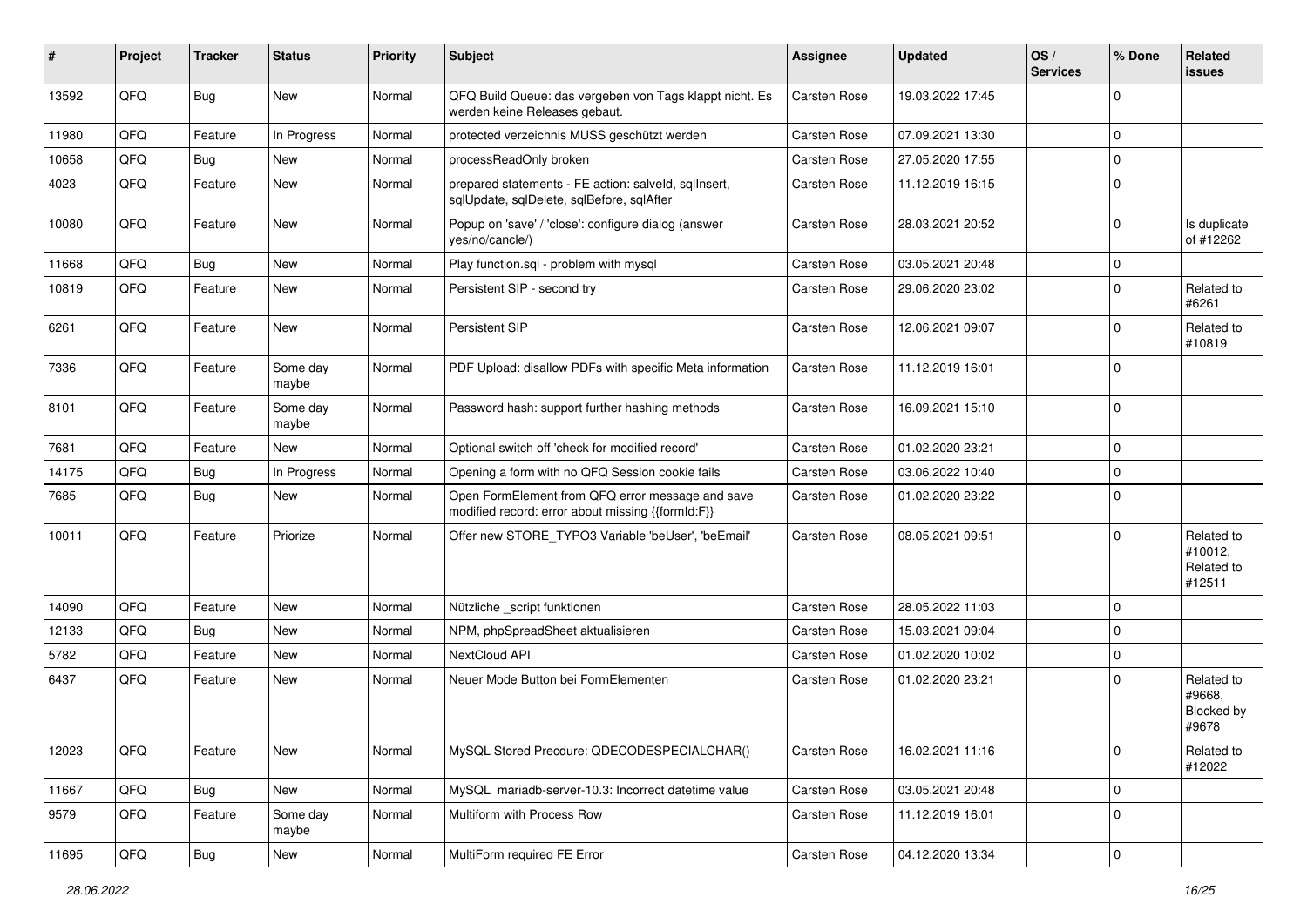| ∦     | Project | <b>Tracker</b> | <b>Status</b>     | <b>Priority</b> | Subject                                                                                  | <b>Assignee</b> | <b>Updated</b>   | OS/<br><b>Services</b> | % Done      | Related<br>issues                                                    |
|-------|---------|----------------|-------------------|-----------------|------------------------------------------------------------------------------------------|-----------------|------------------|------------------------|-------------|----------------------------------------------------------------------|
| 5695  | QFQ     | Feature        | In Progress       | Normal          | Multiform                                                                                | Carsten Rose    | 02.01.2021 18:38 |                        | $\mathbf 0$ |                                                                      |
| 12325 | QFQ     | Bug            | Priorize          | Normal          | MultiDB form.dblndex not working for report syntax                                       | Carsten Rose    | 07.09.2021 13:37 |                        | $\mathbf 0$ | Related to<br>#12145,<br>Related to<br>#12314                        |
| 10714 | QFQ     | Feature        | <b>New</b>        | Normal          | multi Table Form                                                                         | Carsten Rose    | 16.03.2021 18:44 |                        | $\mathbf 0$ |                                                                      |
| 11516 | QFQ     | Feature        | <b>New</b>        | Normal          | Multi Page Form (Previous/Next Buttons)                                                  | Carsten Rose    | 16.03.2021 17:52 |                        | $\mathbf 0$ |                                                                      |
| 4365  | QFQ     | Feature        | Some day<br>maybe | Normal          | Multi Language: new way of config                                                        | Carsten Rose    | 01.02.2020 23:20 |                        | $\Omega$    |                                                                      |
| 13330 | QFQ     | Feature        | In Progress       | Normal          | Multi Form: Upload                                                                       | Carsten Rose    | 07.11.2021 12:40 |                        | 50          | Related to<br>#9706                                                  |
| 13332 | QFQ     | <b>Bug</b>     | <b>New</b>        | Normal          | Multi Form: Required Felder werden visuell nicht markiert.                               | Carsten Rose    | 19.03.2022 17:47 |                        | $\mathbf 0$ |                                                                      |
| 13331 | QFQ     | Bug            | <b>New</b>        | Normal          | Multi Form: Clear Icon misplaced                                                         | Carsten Rose    | 19.03.2022 17:47 |                        | $\mathbf 0$ |                                                                      |
| 9706  | QFQ     | Feature        | <b>New</b>        | Normal          | Multi File Upload (hidden template group)                                                | Carsten Rose    | 01.02.2020 23:22 |                        | $\mathbf 0$ | Related to<br>#7521,<br>Related to<br>#5562,<br>Related to<br>#13330 |
| 10015 | QFQ     | Feature        | Priorize          | Normal          | Monospace in Textarea                                                                    | Carsten Rose    | 03.02.2020 13:40 |                        | $\mathbf 0$ |                                                                      |
| 6765  | QFQ     | Feature        | <b>New</b>        | Normal          | Moeglichkeit via QFQ eigene Logs zu schreiben                                            | Carsten Rose    | 01.02.2020 23:21 |                        | $\mathbf 0$ |                                                                      |
| 11523 | QFQ     | Feature        | <b>New</b>        | Normal          | Mit dynamic Update erkennen, ob Upload gemacht wurde                                     | Carsten Rose    | 13.11.2020 15:07 |                        | $\Omega$    | Related to<br>#9533                                                  |
| 10014 | QFQ     | Feature        | <b>New</b>        | Normal          | Manual.rst: describe behaviour and process order of<br>fillStoreVar, slaveId, sqlBefore, | Carsten Rose    | 01.02.2020 22:31 |                        | $\mathbf 0$ |                                                                      |
| 9208  | QFQ     | Feature        | <b>New</b>        | Normal          | Manage 'recent' records                                                                  | Carsten Rose    | 01.02.2020 23:22 |                        | $\mathbf 0$ |                                                                      |
| 11747 | QFQ     | Feature        | New               | Normal          | Maintenance Page with Redirect                                                           | Carsten Rose    | 03.05.2021 20:47 |                        | $\mathbf 0$ | Related to<br>#11741                                                 |
| 2084  | QFQ     | Feature        | Some day<br>maybe | Normal          | Mailto mit encryption: Subrecord                                                         | Carsten Rose    | 11.12.2019 16:03 |                        | $\Omega$    | Related to<br>#2082                                                  |
| 3504  | QFQ     | Feature        | New               | Normal          | Logging: welche Action FEs werden wann wie ausgefuehrt                                   | Carsten Rose    | 01.02.2020 23:21 |                        | $\Omega$    | Related to<br>#5458,<br>Related to<br>#4092                          |
| 5852  | QFQ     | Feature        | Some day<br>maybe | Normal          | Logging: mail.log / sql.log - im FE anzeigen und via AJAX<br>aktualisieren               | Carsten Rose    | 01.02.2020 23:19 |                        | $\mathbf 0$ | Related to<br>#5885                                                  |
| 2361  | QFQ     | Feature        | New               | Normal          | Logging wer/wann/wo welches Formular aufgerufen hat                                      | Carsten Rose    | 11.12.2019 16:15 |                        | $\mathbf 0$ | Related to<br>#4432,<br>Related to<br>#7480                          |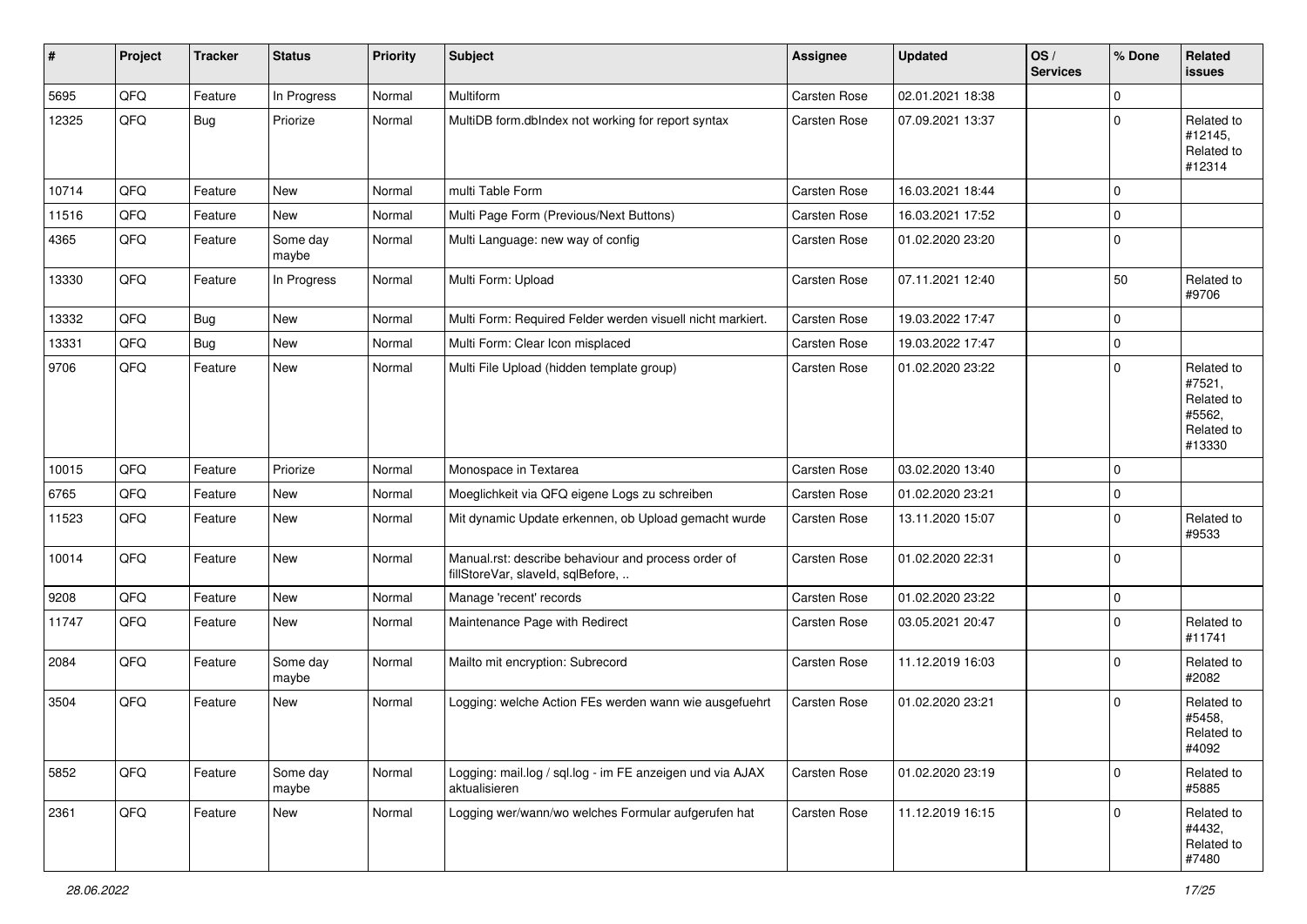| $\pmb{\#}$ | Project | <b>Tracker</b> | <b>Status</b>     | <b>Priority</b> | <b>Subject</b>                                                                                           | <b>Assignee</b>     | <b>Updated</b>   | OS/<br><b>Services</b> | % Done      | Related<br>issues                                                       |
|------------|---------|----------------|-------------------|-----------------|----------------------------------------------------------------------------------------------------------|---------------------|------------------|------------------------|-------------|-------------------------------------------------------------------------|
| 9777       | QFQ     | Feature        | <b>New</b>        | Normal          | Logging QFQ Variables                                                                                    | <b>Carsten Rose</b> | 16.12.2019 17:17 |                        | $\mathbf 0$ |                                                                         |
| 8702       | QFQ     | Feature        | New               | Normal          | Load Record which is locked: missing user info                                                           | Carsten Rose        | 11.12.2019 16:16 |                        | $\mathbf 0$ | Related to<br>#9789                                                     |
| 3457       | QFQ     | Feature        | Some day<br>maybe | Normal          | LDAP: concat multi values to one single entry                                                            | Carsten Rose        | 11.12.2019 16:02 |                        | $\mathbf 0$ |                                                                         |
| 14371      | QFQ     | Feature        | Priorize          | Normal          | <b>LDAP via REPORT</b>                                                                                   | Carsten Rose        | 19.06.2022 16:37 |                        | $\mathbf 0$ |                                                                         |
| 10593      | QFQ     | Feature        | New               | Normal          | label2: text behind input element                                                                        | Carsten Rose        | 16.05.2020 10:57 |                        | $\mathbf 0$ |                                                                         |
| 10443      | QFQ     | Feature        | In Progress       | Normal          | Konzept_api / _live                                                                                      | Carsten Rose        | 07.05.2020 09:39 |                        | $\mathbf 0$ |                                                                         |
| 1946       | QFQ     | Feature        | Some day<br>maybe | Normal          | Kontrolle ob der ReadOnly Modus bei den<br>Formularelementen korrekt implementiert ist                   | Carsten Rose        | 11.12.2019 16:03 |                        | $\Omega$    |                                                                         |
| 4259       | QFQ     | Feature        | Some day<br>maybe | Normal          | Instant trigger a cron job                                                                               | Carsten Rose        | 11.12.2019 16:03 |                        | $\mathbf 0$ |                                                                         |
| 7522       | QFQ     | Feature        | Priorize          | Normal          | Inserting default index.html to folder (Avoid Apache<br>Indexing)                                        | Carsten Rose        | 01.02.2020 10:13 |                        | $\Omega$    |                                                                         |
| 9834       | QFQ     | <b>Bug</b>     | Priorize          | Normal          | Input elements with tag 'disabled' are missing on<br>form-submit: server option 'processReadOnly' broken | Carsten Rose        | 07.12.2021 16:43 |                        | $\mathbf 0$ | Related to<br>#9691,<br>Related to<br>#5305, Has<br>duplicate<br>#12331 |
| 11036      | QFQ     | Feature        | Some day<br>maybe | Normal          | inline report editor permissions                                                                         | Carsten Rose        | 16.09.2021 15:09 |                        | $\Omega$    | Related to<br>#11323                                                    |
| 14305      | QFQ     | <b>Bug</b>     | <b>New</b>        | Normal          | Inline Report editing does not create history entries                                                    | Carsten Rose        | 10.06.2022 11:55 |                        | $\mathbf 0$ |                                                                         |
| 4659       | QFQ     | <b>Bug</b>     | Some day<br>maybe | Normal          | infoButtonExtra                                                                                          | Carsten Rose        | 01.02.2020 23:20 |                        | 0           |                                                                         |
| 14091      | QFQ     | <b>Bug</b>     | <b>New</b>        | Normal          | inconsistent template path for twig                                                                      | Carsten Rose        | 19.04.2022 18:36 |                        | $\mathbf 0$ |                                                                         |
| 7453       | QFQ     | Feature        | Some day<br>maybe | Normal          | import / export forms QFQ                                                                                | Carsten Rose        | 16.09.2021 15:10 |                        | $\Omega$    |                                                                         |
| 7660       | QFQ     | Feature        | New               | Normal          | IMAP: import mails to DB, move / delete mails                                                            | Carsten Rose        | 01.02.2020 09:52 |                        | $\mathbf 0$ |                                                                         |
| 8217       | QFQ     | Feature        | New               | Normal          | if-elseif-else construct                                                                                 | Carsten Rose        | 16.03.2021 18:41 |                        | $\mathbf 0$ | Related to<br>#10716                                                    |
| 12480      | QFQ     | Feature        | New               | Normal          | If QFQ upgrade is running, block further request                                                         | Carsten Rose        | 03.05.2021 20:45 |                        | 0           |                                                                         |
| 11702      | QFG     | Feature        | New               | Normal          | HTML Special Char makes no sense for 'allbut' if '&' is<br>forbidden                                     | Carsten Rose        | 07.12.2021 16:35 |                        | 0           | Related to<br>#5112,<br>Related to<br>#14320                            |
| 14283      | QFQ     | Bug            | Priorize          | Normal          | HEIC / HEIF convert doesn't trigger                                                                      | Carsten Rose        | 19.06.2022 16:37 |                        | 0           |                                                                         |
| 10095      | QFQ     | Feature        | Some day<br>maybe | Normal          | Generic Gitlab Integration into QFQ                                                                      | Carsten Rose        | 16.09.2021 15:10 |                        | $\pmb{0}$   |                                                                         |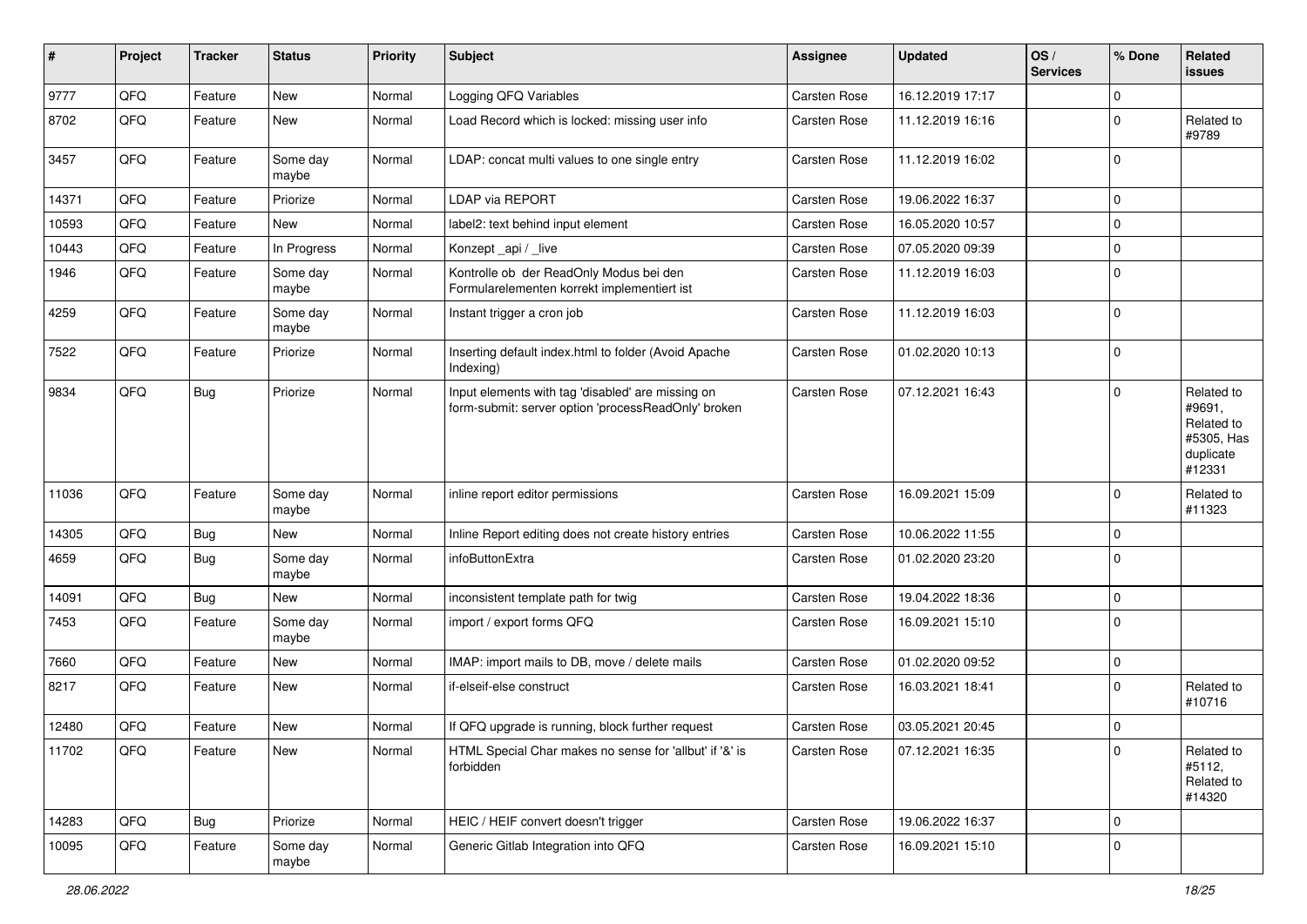| ∦     | Project | <b>Tracker</b> | <b>Status</b>     | <b>Priority</b> | <b>Subject</b>                                                                                                                                      | <b>Assignee</b>     | <b>Updated</b>   | OS/<br><b>Services</b> | % Done      | Related<br>issues    |
|-------|---------|----------------|-------------------|-----------------|-----------------------------------------------------------------------------------------------------------------------------------------------------|---------------------|------------------|------------------------|-------------|----------------------|
| 9900  | QFQ     | Feature        | Priorize          | Normal          | Generic API Call: tt-content record >> JSON                                                                                                         | <b>Carsten Rose</b> | 01.02.2020 10:13 |                        | $\Omega$    |                      |
| 6609  | QFQ     | Feature        | New               | Normal          | Formlet: JSON API erweitern                                                                                                                         | <b>Carsten Rose</b> | 01.02.2020 23:21 |                        | 50          |                      |
| 6602  | QFQ     | Feature        | <b>New</b>        | Normal          | Formlet: in Report auf Mausklick ein mini-form oeffnen                                                                                              | Carsten Rose        | 11.12.2019 16:16 |                        | $\Omega$    |                      |
| 10322 | QFQ     | Bug            | <b>New</b>        | Normal          | FormElement / Radio: missing column 'enum' >> FE not<br>reported                                                                                    | Carsten Rose        | 07.05.2020 09:37 |                        | $\Omega$    |                      |
| 7890  | QFQ     | <b>Bug</b>     | New               | Normal          | FormElement 'required': extraButtonInfo not aligned                                                                                                 | Carsten Rose        | 11.06.2021 21:17 |                        | $\Omega$    | Related to<br>#11517 |
| 8034  | QFQ     | Feature        | Priorize          | Normal          | FormElement 'data': 22.22.2222 should not be accepted                                                                                               | Carsten Rose        | 01.02.2020 10:13 |                        | $\Omega$    |                      |
| 4008  | QFQ     | Bug            | Some day<br>maybe | Normal          | FormElemen.type=sendmail: wrong 'TO' if 'real<br>name <rea@mail.to>' is used</rea@mail.to>                                                          | Carsten Rose        | 11.12.2019 16:03 |                        | $\Omega$    |                      |
| 7290  | QFQ     | Feature        | Priorize          | Normal          | FormEditor: title as textarea if LEN(title)>60                                                                                                      | <b>Carsten Rose</b> | 01.02.2020 10:13 |                        | $\Omega$    | Blocked by<br>#7682  |
| 14290 | QFQ     | Feature        | Priorize          | Normal          | FormEditor: Show Table Definition                                                                                                                   | Carsten Rose        | 19.06.2022 16:37 |                        | $\mathbf 0$ |                      |
| 3350  | QFQ     | Feature        | Some day<br>maybe | Normal          | FormEditor: Hilfetext hinter 'checktype'                                                                                                            | Carsten Rose        | 11.12.2019 16:02 |                        | $\mathbf 0$ |                      |
| 9537  | QFQ     | Feature        | New               | Normal          | FormEditor: Edit fieldset in FrontEnd                                                                                                               | Carsten Rose        | 01.02.2020 23:22 |                        | $\Omega$    |                      |
| 3877  | QFQ     | Feature        | Some day<br>maybe | Normal          | FormEditor: die Felder die aktuell nicht gebraucht werden<br>nur auf readonly/disabled setzen (nicht ausblenden > das<br>irritiert.                 | Carsten Rose        | 11.12.2019 16:03 |                        | $\Omega$    |                      |
| 6998  | QFQ     | Feature        | Priorize          | Normal          | Form: with debug=on show column information as tooltip of<br>column label                                                                           | Carsten Rose        | 01.02.2020 10:13 |                        | $\Omega$    |                      |
| 6289  | QFQ     | Feature        | <b>New</b>        | Normal          | Form: Log                                                                                                                                           | <b>Carsten Rose</b> | 01.02.2020 23:21 |                        | $\mathbf 0$ |                      |
| 3708  | QFQ     | Feature        | Some day<br>maybe | Normal          | Form: input - 'specialchars', 'none'  gewisse tags<br>erlauben, andere verbieten                                                                    | Carsten Rose        | 11.12.2019 16:02 |                        | $\mathbf 0$ | Related to<br>#14320 |
| 9773  | QFQ     | Bug            | <b>New</b>        | Normal          | form.parameter.formModeGlobal=requiredOff                                                                                                           | <b>Carsten Rose</b> | 01.02.2020 15:56 |                        | $\mathbf 0$ |                      |
| 9668  | QFQ     | Feature        | Priorize          | Normal          | Form.mode: rename 'hidden' to 'hide'                                                                                                                | Carsten Rose        | 05.05.2021 22:14 |                        | $\Omega$    | Related to<br>#6437  |
| 12581 | QFQ     | <b>Bug</b>     | <b>New</b>        | Normal          | Form.forward=close: Record 'new' in new browser tab ><br>save (& close) >> Form is not reloaded with new created<br>record id and stays in mode=new | <b>Carsten Rose</b> | 19.03.2022 17:48 |                        | $\Omega$    |                      |
| 5983  | QFQ     | Feature        | Some day<br>maybe | Normal          | Form Submit (save & update): normalize date/-time FE                                                                                                | <b>Carsten Rose</b> | 01.02.2020 23:19 |                        | $\Omega$    |                      |
| 5557  | QFQ     | <b>Bug</b>     | Some day<br>maybe | Normal          | Form load: STORE_RECORD filled, but should be empty                                                                                                 | <b>Carsten Rose</b> | 01.02.2020 23:19 |                        | $\mathbf 0$ |                      |
| 12315 | QFQ     | Feature        | Some day<br>maybe | Normal          | Form History (Diffs) / Backups                                                                                                                      | Carsten Rose        | 16.09.2021 15:10 |                        | 0           |                      |
| 11322 | QFQ     | Feature        | Some day<br>maybe | Normal          | Form Element JSON - (multiline parameter field)                                                                                                     | Carsten Rose        | 16.09.2021 15:10 |                        | 0           |                      |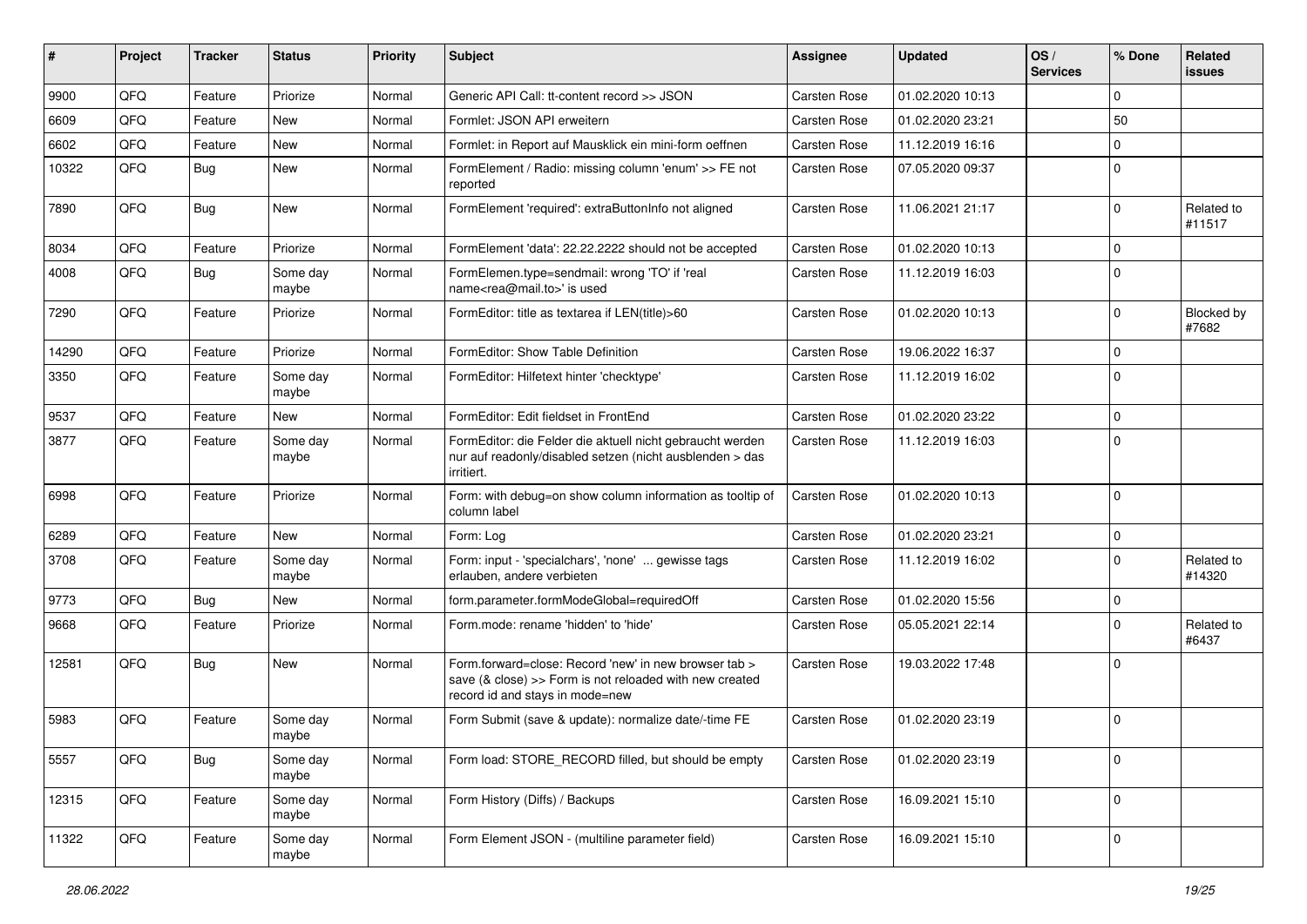| ∦     | Project | <b>Tracker</b> | <b>Status</b>     | <b>Priority</b> | Subject                                                                                                              | <b>Assignee</b> | <b>Updated</b>   | OS/<br><b>Services</b> | % Done      | Related<br>issues                                                     |
|-------|---------|----------------|-------------------|-----------------|----------------------------------------------------------------------------------------------------------------------|-----------------|------------------|------------------------|-------------|-----------------------------------------------------------------------|
| 4756  | QFQ     | <b>Bug</b>     | <b>New</b>        | Normal          | Form dirty even nothing changes                                                                                      | Carsten Rose    | 11.12.2019 16:16 |                        | $\mathbf 0$ |                                                                       |
| 9602  | QFQ     | Feature        | New               | Normal          | Form definition as JSON                                                                                              | Carsten Rose    | 01.02.2020 23:21 |                        | 0           | Related to<br>#9600                                                   |
| 8336  | QFQ     | Feature        | <b>New</b>        | Normal          | Form > modified > Close New: a) Optional disable popup, b)<br>custom text, c) mode on save: close stay               | Carsten Rose    | 01.02.2020 23:22 |                        | $\mathbf 0$ | Related to<br>#8335                                                   |
| 6462  | QFQ     | <b>Bug</b>     | <b>New</b>        | Normal          | File Upload: Nutzlose Fehlermeldung wenn Datei zu gross                                                              | Carsten Rose    | 01.02.2020 23:21 |                        | $\mathbf 0$ | Related to<br>#6139                                                   |
| 4413  | QFQ     | Feature        | <b>New</b>        | Normal          | fieldset: show/hidden, modeSql, dynamicUpdate                                                                        | Carsten Rose    | 09.02.2022 15:19 |                        | $\mathbf 0$ |                                                                       |
| 4872  | QFQ     | Feature        | Some day<br>maybe | Normal          | Fields of Typo3 page available in STORE TYPO3                                                                        | Carsten Rose    | 01.02.2020 23:19 |                        | $\mathbf 0$ |                                                                       |
| 10937 | QFQ     | <b>Bug</b>     | <b>New</b>        | Normal          | Fehler mit abhängigen Select- Feldern beim Positionieren                                                             | Carsten Rose    | 12.11.2020 23:45 |                        | $\mathbf 0$ |                                                                       |
| 7920  | QFQ     | Feature        | <b>New</b>        | Normal          | FE: Syntax Highlight, Zeinlenumbruch                                                                                 | Carsten Rose    | 01.02.2020 10:03 |                        | $\mathbf 0$ |                                                                       |
| 7512  | QFQ     | <b>Bug</b>     | <b>New</b>        | Normal          | FE: inputType=number >> 'pattern' is not respected                                                                   | Carsten Rose    | 01.02.2020 23:22 |                        | $\mathbf 0$ |                                                                       |
| 9533  | QFQ     | <b>Bug</b>     | <b>New</b>        | Normal          | FE.type=upload: Check in 'beforeSave' if upload is given                                                             | Carsten Rose    | 01.02.2020 23:22 |                        | $\mathbf 0$ | Related to<br>#11523                                                  |
| 8037  | QFQ     | Bug            | Priorize          | Normal          | FE.type=upload (advanced mode): {{slaveId:V}} missing<br>during dynamic update                                       | Carsten Rose    | 01.02.2020 10:13 |                        | $\Omega$    |                                                                       |
| 12162 | QFQ     | Feature        | <b>New</b>        | Normal          | FE.type=sendmail: personalized mailing (several mails) via<br>template                                               | Carsten Rose    | 03.05.2021 20:45 |                        | $\mathbf 0$ |                                                                       |
| 10082 | QFQ     | <b>Bug</b>     | <b>New</b>        | Normal          | FE.type=SELECT - 'sanatize' Class                                                                                    | Carsten Rose    | 07.05.2020 09:36 |                        | $\mathbf 0$ | Related to<br>#10081                                                  |
| 9317  | QFQ     | <b>Bug</b>     | <b>New</b>        | Normal          | FE.type=note: with dynamic show/hidden an empty label<br>causes trouble                                              | Carsten Rose    | 01.02.2020 23:22 |                        | $\mathbf 0$ |                                                                       |
| 8049  | QFQ     | Bug            | <b>New</b>        | Normal          | FE.type=note, column 'value': text moves some pixel to top<br>after save                                             | Carsten Rose    | 01.02.2020 23:22 |                        | $\mathbf 0$ |                                                                       |
| 5559  | QFQ     | Bug            | <b>New</b>        | Normal          | FE.type = Upload: 'accept' might contain variables                                                                   | Carsten Rose    | 11.05.2020 21:23 |                        | $\mathbf 0$ |                                                                       |
| 5021  | QFQ     | <b>Bug</b>     | Some day<br>maybe | Normal          | FE.typ=extra - during save displays error 'datum2' already<br>filled in STORE_SIP - the value is stored nevertheless | Carsten Rose    | 01.02.2020 23:19 |                        | $\Omega$    | Related to<br>#3875                                                   |
| 10013 | QFQ     | Feature        | Some day<br>maybe | Normal          | FE.tvp=editor: CodeMirror                                                                                            | Carsten Rose    | 08.06.2022 10:37 |                        | $\mathbf 0$ | Related to<br>#12611,<br>Related to<br>#12490,<br>Related to<br>#7732 |
| 8277  | QFQ     | Feature        | Priorize          | Normal          | fe.parameter.default=                                                                                                | Carsten Rose    | 01.02.2020 23:17 |                        | 0           | Related to<br>#8113                                                   |
| 7656  | QFQ     | <b>Bug</b>     | Priorize          | Normal          | FE with required, 'pattern' and 'extraButtonLock': always<br>complain about missing value                            | Carsten Rose    | 01.02.2020 10:13 |                        | 0           |                                                                       |
| 3547  | QFQ     | <b>Bug</b>     | New               | Normal          | FE of type 'note' causes writing of empty fields.                                                                    | Carsten Rose    | 01.02.2020 23:21 |                        | $\pmb{0}$   |                                                                       |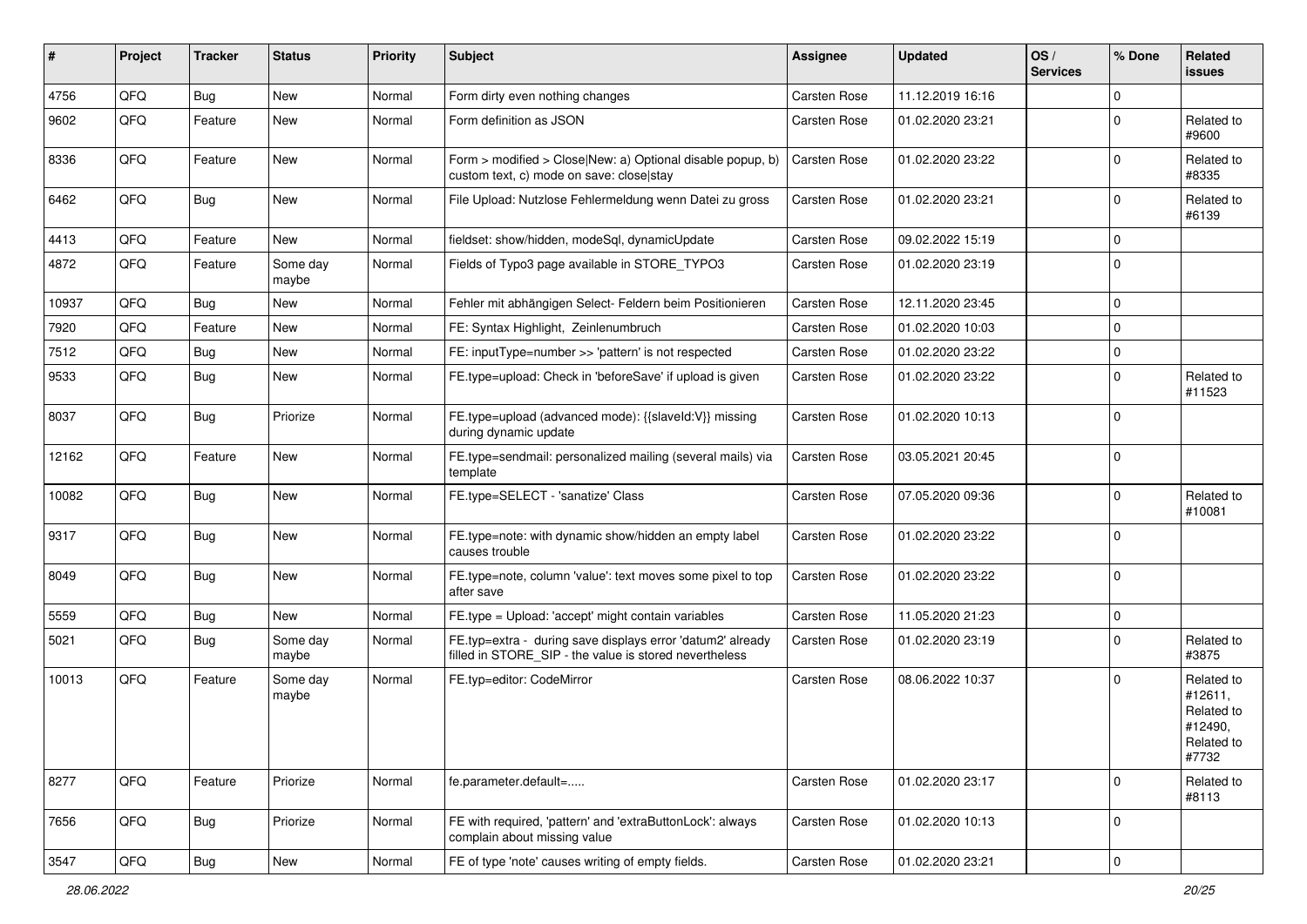| $\vert$ # | Project | <b>Tracker</b> | <b>Status</b>     | <b>Priority</b> | <b>Subject</b>                                                                                                          | Assignee            | <b>Updated</b>   | OS/<br><b>Services</b> | % Done      | Related<br>issues                                                                                                              |
|-----------|---------|----------------|-------------------|-----------------|-------------------------------------------------------------------------------------------------------------------------|---------------------|------------------|------------------------|-------------|--------------------------------------------------------------------------------------------------------------------------------|
| 12040     | QFQ     | Bug            | <b>New</b>        | Normal          | FE Mode 'hidden' für zwei FEs auf einer Zeile                                                                           | Carsten Rose        | 18.02.2021 10:13 |                        | $\Omega$    |                                                                                                                                |
| 3750      | QFQ     | <b>Bug</b>     | Some day<br>maybe | Normal          | FE in a row: if one violates check, all are red                                                                         | <b>Carsten Rose</b> | 11.12.2019 16:03 |                        | $\Omega$    |                                                                                                                                |
| 7812      | QFQ     | Feature        | <b>New</b>        | Normal          | FE 'Subrecord' - new option 'subrecordShowFilter',<br>'subrecordPaging'                                                 | <b>Carsten Rose</b> | 01.02.2020 23:22 |                        | $\Omega$    |                                                                                                                                |
| 9352      | QFQ     | Feature        | <b>New</b>        | Normal          | FE 'Native' fire slaveld, sqlAfter, sqlIns                                                                              | <b>Carsten Rose</b> | 01.02.2020 23:22 |                        | $\Omega$    |                                                                                                                                |
| 8584      | QFQ     | Feature        | Priorize          | Normal          | FE 'Action' - never assign to Container (except Template<br>Group)                                                      | <b>Carsten Rose</b> | 01.02.2020 10:13 |                        | $\Omega$    |                                                                                                                                |
| 9862      | QFQ     | Bug            | Priorize          | Normal          | Failed writing to sql mail qfq.log should throw an exception                                                            | Carsten Rose        | 01.02.2020 10:13 |                        | $\Omega$    |                                                                                                                                |
| 8719      | QFQ     | Feature        | <b>New</b>        | Normal          | extraButtonLock: add support for 0/1                                                                                    | Carsten Rose        | 01.02.2020 23:22 |                        | 0           |                                                                                                                                |
| 4528      | QFQ     | Bug            | Some day<br>maybe | Normal          | extraButtonLock mit SQLAhead Bug                                                                                        | <b>Carsten Rose</b> | 01.02.2020 23:19 |                        | $\Omega$    |                                                                                                                                |
| 11517     | QFQ     | <b>Bug</b>     | In Progress       | Normal          | extraButtonInfo Broken for multiple FormElements                                                                        | <b>Carsten Rose</b> | 12.05.2022 13:12 |                        | $\Omega$    | Related to<br>#7890,<br>Related to<br>#3811, Has<br>duplicate<br>#10905, Has<br>duplicate<br>#10553, Has<br>duplicate<br>#6779 |
| 11217     | QFQ     | Feature        | Some day<br>maybe | Normal          | <b>Extend Script Functionality</b>                                                                                      | <b>Carsten Rose</b> | 16.09.2021 15:10 |                        | $\Omega$    |                                                                                                                                |
| 3900      | QFQ     | Feature        | Some day<br>maybe | Normal          | Extend documentation of 'Copy / Paste'                                                                                  | Carsten Rose        | 11.12.2019 16:03 |                        | $\Omega$    | Related to<br>#3899                                                                                                            |
| 6594      | QFQ     | Feature        | <b>New</b>        | Normal          | Excel: on download, check if there is a valid sip                                                                       | Carsten Rose        | 01.02.2020 23:21 |                        | $\Omega$    |                                                                                                                                |
| 12024     | QFQ     | Feature        | <b>New</b>        | Normal          | Excel Export: text columns by default decode<br>htmlspeciachar()                                                        | Carsten Rose        | 17.02.2021 23:55 |                        | $\Omega$    | Related to<br>#12022                                                                                                           |
| 10976     | QFQ     | Feature        | <b>New</b>        | Normal          | Excel Export Verbesserungen                                                                                             | <b>Carsten Rose</b> | 06.08.2020 10:56 |                        | $\Omega$    |                                                                                                                                |
| 4328      | QFQ     | <b>Bug</b>     | Some day<br>maybe | Normal          | Error Message: Show FE name/number on problems in FE                                                                    | <b>Carsten Rose</b> | 01.02.2020 23:20 |                        | $\Omega$    |                                                                                                                                |
| 4330      | QFQ     | Feature        | Some day<br>maybe | Normal          | Error Message: report missing {{ / }} in sqlUpdate, sqlInsert,<br>sqlDelete, sqlAfter, sqlBefore in FE action elements. | Carsten Rose        | 01.02.2020 23:20 |                        | $\Omega$    |                                                                                                                                |
| 9128      | QFQ     | Feature        | <b>New</b>        | Normal          | Error Message: not replaced variables- a) replace back to<br>'{{', b) underline                                         | Carsten Rose        | 01.02.2020 23:22 |                        | $\mathbf 0$ | Related to<br>#9129                                                                                                            |
| 9127      | QFQ     | <b>Bug</b>     | <b>New</b>        | Normal          | Error Message: change 'roll over' color - text not readable                                                             | Carsten Rose        | 01.02.2020 23:22 |                        | $\Omega$    |                                                                                                                                |
| 6912      | QFQ     | <b>Bug</b>     | <b>New</b>        | Normal          | error Message Var 'deadline' already set in SIP - in Form<br>with FE.value={{deadline:R:::{{deadlinePeriod:Y}}}}        | <b>Carsten Rose</b> | 01.02.2020 23:21 |                        | $\Omega$    |                                                                                                                                |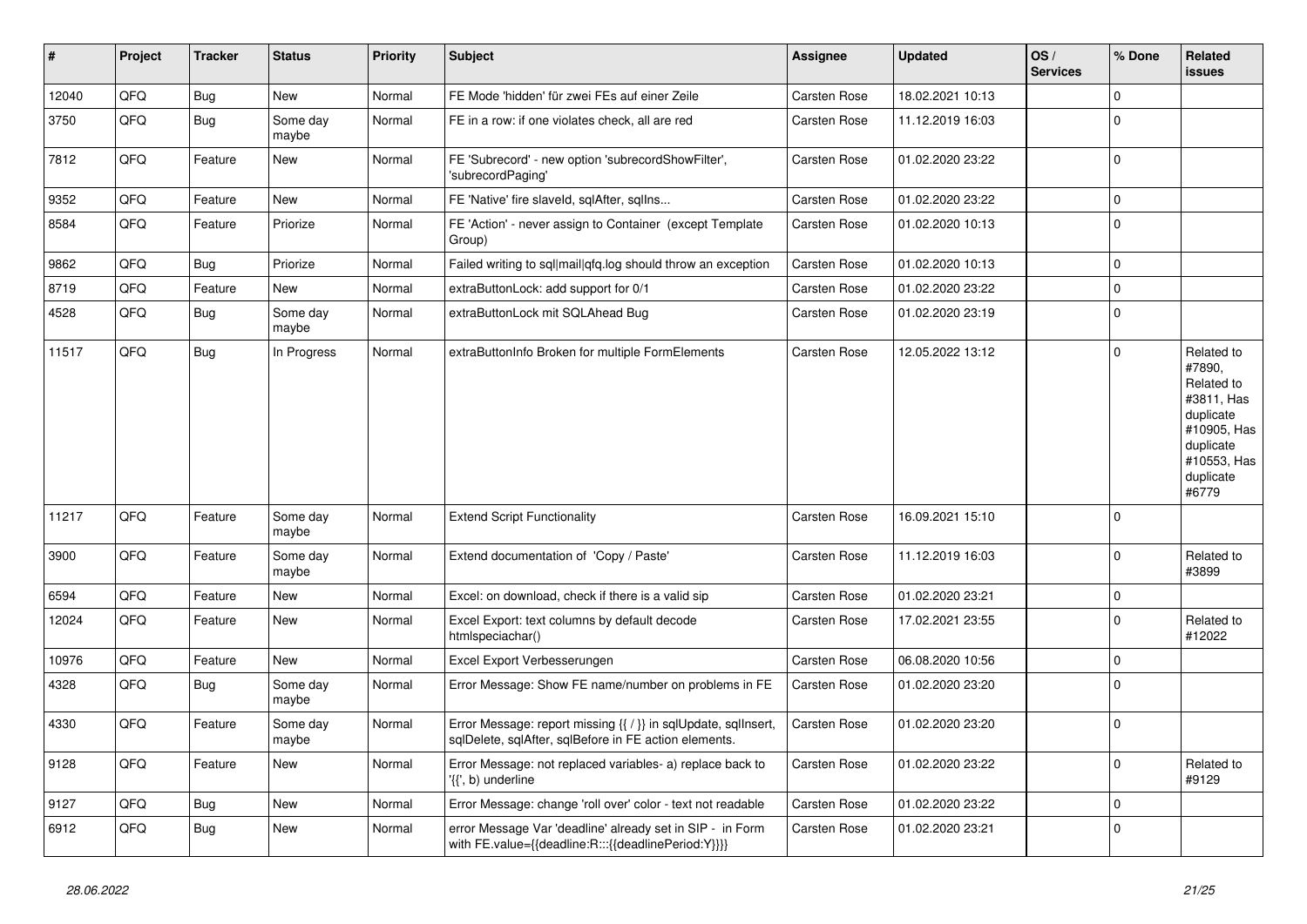| #     | Project | <b>Tracker</b> | <b>Status</b>     | <b>Priority</b> | Subject                                                                                                            | <b>Assignee</b>     | <b>Updated</b>   | OS/<br><b>Services</b> | % Done         | Related<br>issues         |
|-------|---------|----------------|-------------------|-----------------|--------------------------------------------------------------------------------------------------------------------|---------------------|------------------|------------------------|----------------|---------------------------|
| 5132  | QFQ     | Feature        | Some day<br>maybe | Normal          | Error Message sendmail missing attachment: more details                                                            | Carsten Rose        | 01.02.2020 23:19 |                        | $\Omega$       |                           |
| 7547  | QFQ     | Bug            | New               | Normal          | Error Message in afterSave: wrong parameter column<br>reported                                                     | Carsten Rose        | 01.02.2020 23:22 |                        | $\mathbf 0$    |                           |
| 6677  | QFQ     | Bug            | <b>New</b>        | Normal          | Error message FE Action Element: no/wrong FE reference<br>who cause the problem.                                   | Carsten Rose        | 01.02.2020 23:21 |                        | $\Omega$       |                           |
| 9013  | QFQ     | Bug            | <b>New</b>        | Normal          | Error in Twig template not handled                                                                                 | Carsten Rose        | 20.10.2021 13:43 |                        | 0              |                           |
| 6250  | QFQ     | Feature        | In Progress       | Normal          | Enhance layout: a) Subrecord, b) Subrecord-Title                                                                   | Carsten Rose        | 01.02.2020 23:22 |                        | $\Omega$       | Related to<br>#5391       |
| 8585  | QFQ     | Feature        | Priorize          | Normal          | Enhance Error message for 'unknown form'                                                                           | Carsten Rose        | 01.02.2020 10:13 |                        | $\Omega$       |                           |
| 5579  | QFQ     | Feature        | Some day<br>maybe | Normal          | Enhance Doc / Presentation: variable type 'link column type'                                                       | <b>Carsten Rose</b> | 01.02.2020 23:19 |                        | 0              |                           |
| 3864  | QFQ     | Feature        | <b>New</b>        | Normal          | Encrypt / decrypt field                                                                                            | Carsten Rose        | 08.03.2021 18:08 |                        | $\Omega$       |                           |
| 9783  | QFQ     | Bug            | <b>New</b>        | Normal          | Email with special characters                                                                                      | Carsten Rose        | 01.02.2020 23:22 |                        | $\Omega$       |                           |
| 11460 | QFQ     | Feature        | New               | Normal          | Easier creation of changelog: gitchangelog                                                                         | Carsten Rose        | 12.06.2021 10:20 |                        | $\Omega$       | Related to<br>#13467      |
| 7109  | QFQ     | Feature        | <b>New</b>        | Normal          | Dynamic Updates: row/element hide                                                                                  | Carsten Rose        | 01.02.2020 23:22 |                        | $\Omega$       | Has<br>duplicate<br>#4081 |
| 7002  | QFQ     | <b>Bug</b>     | <b>New</b>        | Normal          | Dynamic Update: row does not disappear / appear                                                                    | Carsten Rose        | 01.02.2020 23:22 |                        | $\Omega$       |                           |
| 3682  | QFQ     | Bug            | Some day<br>maybe | Normal          | Dynamic update: Radio buttons                                                                                      | Carsten Rose        | 11.12.2019 16:02 |                        | $\Omega$       |                           |
| 4082  | QFQ     | Feature        | <b>New</b>        | Normal          | Dynamic Update: modeSql - useful default                                                                           | Carsten Rose        | 01.02.2020 23:22 |                        | 0              |                           |
| 8106  | QFQ     | Bug            | Some day<br>maybe | Normal          | Dynamic Update: Feld kann nicht auf empty zurückgesetzt<br>werden                                                  | Carsten Rose        | 11.12.2019 16:01 |                        | $\Omega$       |                           |
| 3811  | QFQ     | Bug            | Some day<br>maybe | Normal          | Dynamic Update: extraButtonInfo - Text aktualisieren                                                               | Carsten Rose        | 11.12.2019 16:03 |                        | $\Omega$       | Related to<br>#11517      |
| 11504 | QFQ     | Feature        | <b>New</b>        | Normal          | Dynamic Update: Button text update for 'Save',' Close' &<br>'Delete'                                               | Carsten Rose        | 12.11.2020 23:44 |                        | $\mathbf 0$    |                           |
| 3216  | QFQ     | Feature        | Some day<br>maybe | Normal          | dynamic update für checkbox label2                                                                                 | Carsten Rose        | 11.12.2019 16:03 |                        | $\Omega$       | Related to<br>#2081       |
| 4583  | QFQ     | Bug            | Some day<br>maybe | Normal          | Dynamic Update bei TypeAhead Feldern                                                                               | Carsten Rose        | 01.02.2020 23:19 |                        | $\overline{0}$ |                           |
| 4869  | QFQ     | Feature        | Some day<br>maybe | Normal          | Dynamic Update (show, hide, readonly?, required?) for<br><b>Template Group Elements</b>                            | Carsten Rose        | 01.02.2020 23:19 |                        | $\Omega$       | Related to<br>#4865       |
| 9975  | QFQ     | <b>Bug</b>     | Priorize          | Normal          | Dropdown Menu: 'r:3' broken                                                                                        | Carsten Rose        | 01.02.2020 10:13 |                        | $\mathbf 0$    |                           |
| 2995  | QFQ     | Feature        | Some day<br>maybe | Normal          | Dropdown JQuery Plugin: 'chosen' - Moeglichkeit um Select<br>Listen mehr Funktion zu geben. Kein Bootstrap noetig. | <b>Carsten Rose</b> | 11.12.2019 16:03 |                        | 0              |                           |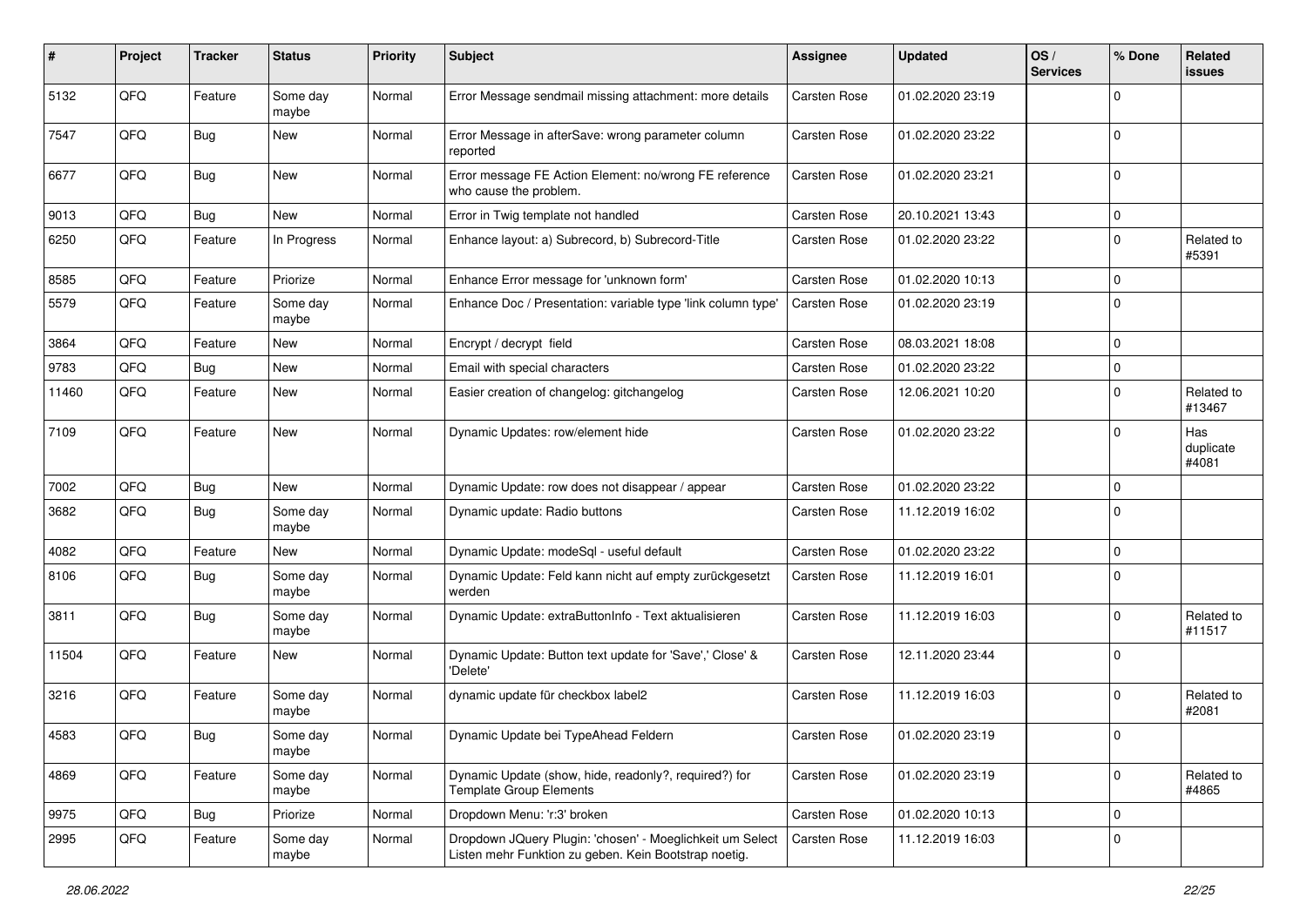| #     | Project | <b>Tracker</b> | <b>Status</b>              | <b>Priority</b> | <b>Subject</b>                                                                                        | Assignee            | <b>Updated</b>   | OS/<br><b>Services</b> | % Done      | Related<br>issues    |
|-------|---------|----------------|----------------------------|-----------------|-------------------------------------------------------------------------------------------------------|---------------------|------------------|------------------------|-------------|----------------------|
| 10119 | QFQ     | Feature        | New                        | Normal          | Dropdown (selectlist) & TypeAhead: format and catagorize<br>list                                      | <b>Carsten Rose</b> | 07.05.2020 09:36 |                        | 0           |                      |
| 12603 | QFQ     | Feature        | New                        | Normal          | Dropdown (Select), Radio, checkbox:<br>itemListAlways={{!SELECT key, value}}                          | <b>Carsten Rose</b> | 19.03.2022 17:47 |                        | $\Omega$    |                      |
| 7217  | QFQ     | Feature        | Priorize                   | Normal          | Download: notice User if `_sip=?` is missing                                                          | Carsten Rose        | 01.02.2020 10:13 |                        | $\Omega$    |                      |
| 6292  | QFQ     | Feature        | New                        | Normal          | Download: File speichern mit Hash aber original Filename in<br>der Datenbank vermerken fuer Downloads | <b>Carsten Rose</b> | 01.02.2020 23:21 |                        | $\Omega$    |                      |
| 10996 | QFQ     | Feature        | <b>New</b>                 | Normal          | Download video via sip: no seek                                                                       | Carsten Rose        | 12.08.2020 14:18 |                        | $\Omega$    |                      |
| 4293  | QFQ     | Bug            | Some day<br>maybe          | Normal          | Download broken if token 'd:' is missing - but no error<br>message                                    | Carsten Rose        | 11.12.2019 16:03 |                        | $\Omega$    | Related to<br>#7514  |
| 12109 | QFQ     | Feature        | <b>New</b>                 | Normal          | Donwload Link: Plain, SIP, Persistent Link, Peristent SIP -<br>new notation                           | <b>Carsten Rose</b> | 03.05.2021 20:45 |                        | 0           | Related to<br>#12085 |
| 3905  | QFQ     | Feature        | Some day<br>maybe          | Normal          | Documentation: Best Practice anhand eines Online<br>Bewerbungstools                                   | Carsten Rose        | 11.12.2019 16:03 |                        | $\Omega$    |                      |
| 8894  | QFQ     | Feature        | Some day<br>maybe          | Normal          | Documentation Tags Usable in QFQ Application                                                          | Carsten Rose        | 11.12.2019 16:01 |                        | $\Omega$    |                      |
| 13460 | QFQ     | Bug            | New                        | Normal          | Doc: Password set/reset  password should not processed<br>with 'html encode'                          | Carsten Rose        | 19.03.2022 17:46 |                        | $\Omega$    |                      |
| 8892  | QFQ     | Feature        | Some day<br>maybe          | Normal          | Display and Edit SQL Comments in Form Editor                                                          | Carsten Rose        | 11.12.2019 16:01 |                        | $\Omega$    |                      |
| 3458  | QFQ     | Feature        | Some day<br>maybe          | Normal          | Display 'Edit Form Element'-Checkbox on form: should<br>depend on FE Group                            | <b>Carsten Rose</b> | 11.12.2019 16:02 |                        | 0           | Related to<br>#3447  |
| 12503 | QFQ     | Feature        | Priorize                   | Normal          | Detect dangerous UPDATE statement with missing WHERE                                                  | <b>Carsten Rose</b> | 05.05.2021 22:09 |                        | 0           |                      |
| 7481  | QFQ     | Feature        | New                        | Normal          | Detect 'BaseUrl' automatically                                                                        | Carsten Rose        | 01.02.2020 23:21 |                        | $\Omega$    |                      |
| 7630  | QFQ     | Feature        | Priorize                   | Normal          | detailed error message for simple upload                                                              | Carsten Rose        | 01.02.2020 10:13 |                        | $\Omega$    |                      |
| 13566 | QFQ     | Feature        | Ready to sync<br>(develop) | Normal          | Delete config-example.qfq.php file                                                                    | Carsten Rose        | 23.12.2021 09:25 |                        | $\Omega$    |                      |
| 9348  | QFQ     | Feature        | New                        | Normal          | defaultThumbnailSize: pre render thumbnails                                                           | Carsten Rose        | 12.06.2021 09:05 |                        | 0           |                      |
| 3331  | QFQ     | Feature        | Some day<br>maybe          | Normal          | Default Tooltip fuer _page? Links: mit Form und Record ID                                             | Carsten Rose        | 11.12.2019 16:02 |                        | $\Omega$    |                      |
| 3130  | QFQ     | Bug            | Some day<br>maybe          | Normal          | Debug Info's nicht korrekt nach 'New > Save'.                                                         | Carsten Rose        | 11.12.2019 16:03 |                        | $\Omega$    | Related to<br>#3253  |
| 12337 | QFQ     | Feature        | Some day<br>maybe          | Normal          | Database.php: better caching                                                                          | Carsten Rose        | 16.09.2021 15:10 |                        | $\mathbf 0$ |                      |
| 9136  | QFQ     | Feature        | New                        | Normal          | Create ZIP files with dynamic PDFs                                                                    | Carsten Rose        | 01.02.2020 23:22 |                        | 0           |                      |
| 13841 | QFQ     | Feature        | New                        | Normal          | Create PDF via iText - evaluate                                                                       | Carsten Rose        | 19.03.2022 17:42 |                        | $\mathbf 0$ |                      |
| 13843 | QFQ     | Feature        | New                        | Normal          | Create JWT via QFQ                                                                                    | Carsten Rose        | 19.03.2022 17:42 |                        | 0           |                      |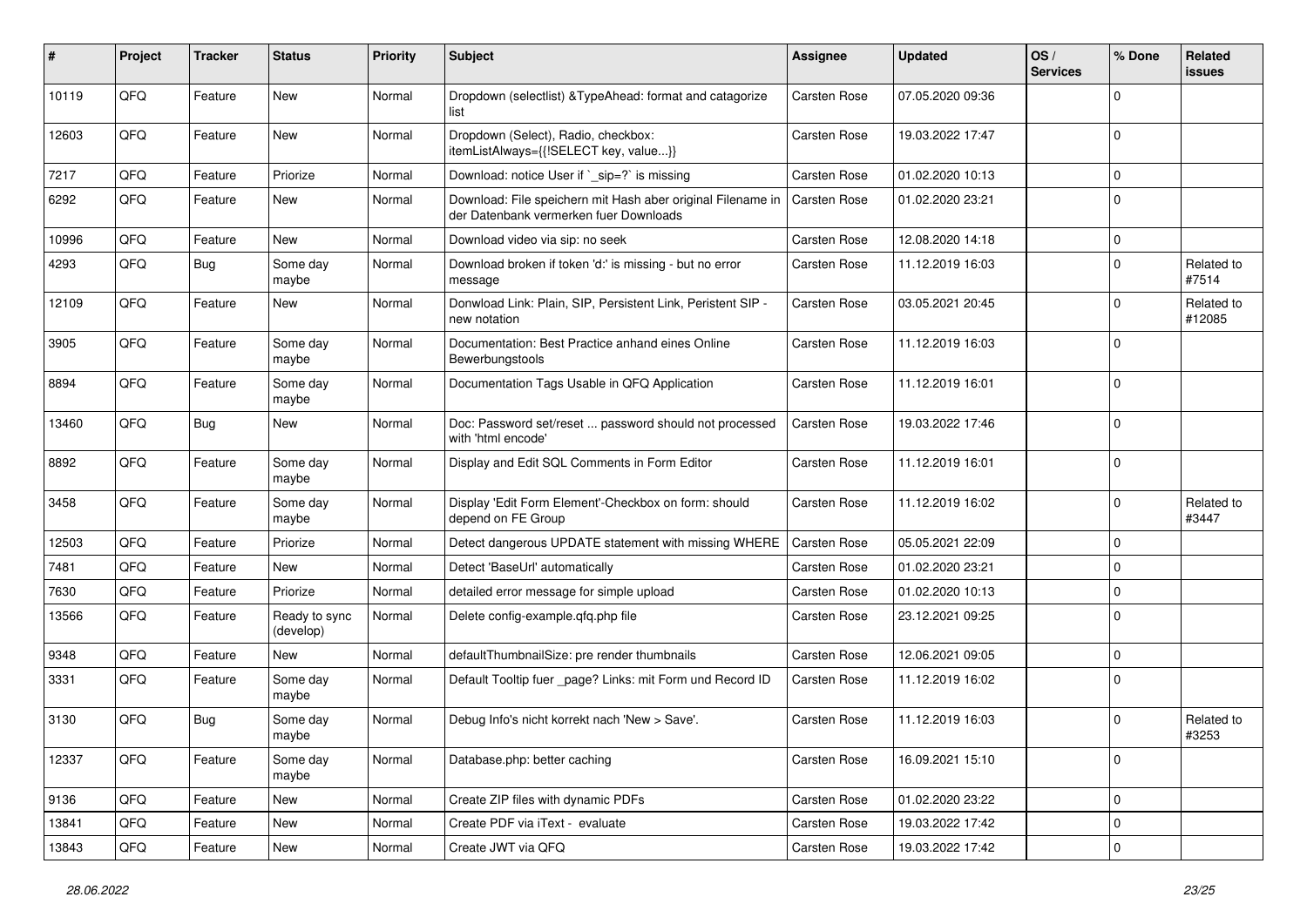| #     | Project | <b>Tracker</b> | <b>Status</b>     | <b>Priority</b> | Subject                                                                                                                       | <b>Assignee</b>     | <b>Updated</b>   | OS/<br><b>Services</b> | % Done         | Related<br>issues                            |
|-------|---------|----------------|-------------------|-----------------|-------------------------------------------------------------------------------------------------------------------------------|---------------------|------------------|------------------------|----------------|----------------------------------------------|
| 8089  | QFQ     | Feature        | <b>New</b>        | Normal          | Copy/Paste for FormElements                                                                                                   | Carsten Rose        | 01.02.2020 23:22 |                        | $\mathbf 0$    |                                              |
| 12330 | QFQ     | Feature        | New               | Normal          | Copy to input field / text area / TinyMCE                                                                                     | Carsten Rose        | 07.04.2021 09:01 |                        | $\Omega$       |                                              |
| 12327 | QFQ     | <b>Bug</b>     | New               | Normal          | Copy to clipboard: Glyphicon can not be changed                                                                               | Carsten Rose        | 27.12.2021 17:59 |                        | $\mathbf 0$    |                                              |
| 4650  | QFQ     | Feature        | Some day<br>maybe | Normal          | Convert html to doc/rtf                                                                                                       | Carsten Rose        | 01.02.2020 23:20 |                        | $\mathbf 0$    | Related to<br>#10704                         |
| 12714 | QFQ     | <b>Bug</b>     | <b>New</b>        | Normal          | Conversion of GIF to PDF broken when GIF contains Alpha.                                                                      | Carsten Rose        | 19.03.2022 17:49 |                        | $\Omega$       |                                              |
| 3349  | QFQ     | Bug            | Some day<br>maybe | Normal          | config.qfq.ini: a) vertraegt keine '=' im Value (z.B. Passwort),<br>b) Values sollten in ticks einschliessbar sein (spaces, ) | Carsten Rose        | 11.12.2019 16:02 |                        | 0              |                                              |
| 7102  | QFQ     | Feature        | <b>New</b>        | Normal          | Comment sign in report: '#' and '--'                                                                                          | Carsten Rose        | 01.02.2020 23:21 |                        | $\mathbf 0$    |                                              |
| 6715  | QFQ     | Feature        | Some day<br>maybe | Normal          | Code-Refactoring: dbArray vereinheitlichen                                                                                    | Carsten Rose        | 11.12.2019 16:02 |                        | $\Omega$       |                                              |
| 12163 | QFQ     | Feature        | <b>New</b>        | Normal          | Checkbox: table wrap                                                                                                          | Carsten Rose        | 03.05.2021 20:51 |                        | $\mathbf 0$    |                                              |
| 9691  | QFQ     | Bug            | In Progress       | Normal          | Checkbox: dynamic update > readonly                                                                                           | Carsten Rose        | 01.02.2020 23:22 |                        | 50             | Related to<br>#9834                          |
| 11752 | QFQ     | <b>Bug</b>     | New               | Normal          | checkbox renders multiple input elements with same name                                                                       | Carsten Rose        | 17.12.2020 14:58 |                        | $\Omega$       | Related to<br>#11750                         |
| 9669  | QFQ     | Bug            | Some day<br>maybe | Normal          | Checkbox / Template Group: radio/checkbox visible broken<br>after 'add'                                                       | Carsten Rose        | 16.06.2021 13:47 |                        | $\Omega$       | Related to<br>#8091                          |
| 12474 | QFQ     | Feature        | New               | Normal          | Check BaseConfigURL if it is given and the the last char is '/'                                                               | Carsten Rose        | 03.05.2021 20:45 |                        | $\mathbf 0$    |                                              |
| 13451 | QFQ     | Bug            | New               | Normal          | Character Counter / Max Character: Problem in Safari                                                                          | <b>Carsten Rose</b> | 15.04.2022 17:18 |                        | 0              |                                              |
| 13467 | QFQ     | Feature        | New               | Normal          | ChangeLog Generator                                                                                                           | Carsten Rose        | 19.03.2022 17:46 |                        | $\Omega$       | Related to<br>#11460                         |
| 9781  | QFQ     | Feature        | <b>New</b>        | Normal          | Button: CSS class to make buttons smaller                                                                                     | Carsten Rose        | 01.02.2020 23:22 |                        | $\mathbf 0$    |                                              |
| 10716 | QFQ     | Feature        | Some day<br>maybe | Normal          | Business Logic mit Externen Skripten                                                                                          | Carsten Rose        | 16.09.2021 15:10 |                        | $\Omega$       | Related to<br>#10713,<br>Related to<br>#8217 |
| 9177  | QFQ     | <b>Bug</b>     | <b>New</b>        | Normal          | Bug? QFQ tries to save an action FE, which has real<br>existing column name                                                   | Carsten Rose        | 01.02.2020 23:22 |                        | $\Omega$       |                                              |
| 9958  | QFQ     | Bug            | Priorize          | Normal          | Broken subrecord query: no error message                                                                                      | <b>Carsten Rose</b> | 05.02.2021 15:15 |                        | $\mathbf 0$    |                                              |
| 8520  | QFQ     | Feature        | Some day<br>maybe | Normal          | Bring QFQ to Composer                                                                                                         | Carsten Rose        | 16.09.2021 15:10 |                        | 0              |                                              |
| 12546 | QFQ     | Bug            | Feedback          | Normal          | Branch 'Development' - Unit Tests mit dirty workaround<br>angepasst                                                           | Carsten Rose        | 19.03.2022 17:48 |                        | $\mathbf 0$    |                                              |
| 3782  | QFG     | Bug            | Priorize          | Normal          | Bei fehlerhafter Eingabe (z.B. Datum) sollte das erwartete<br>Format angezeigt werden                                         | Carsten Rose        | 01.02.2020 10:13 |                        | $\mathbf 0$    |                                              |
| 9346  | QFG     | Feature        | Priorize          | Normal          | beforeSave: check if an upload is given                                                                                       | Carsten Rose        | 11.06.2021 21:18 |                        | $\overline{0}$ |                                              |